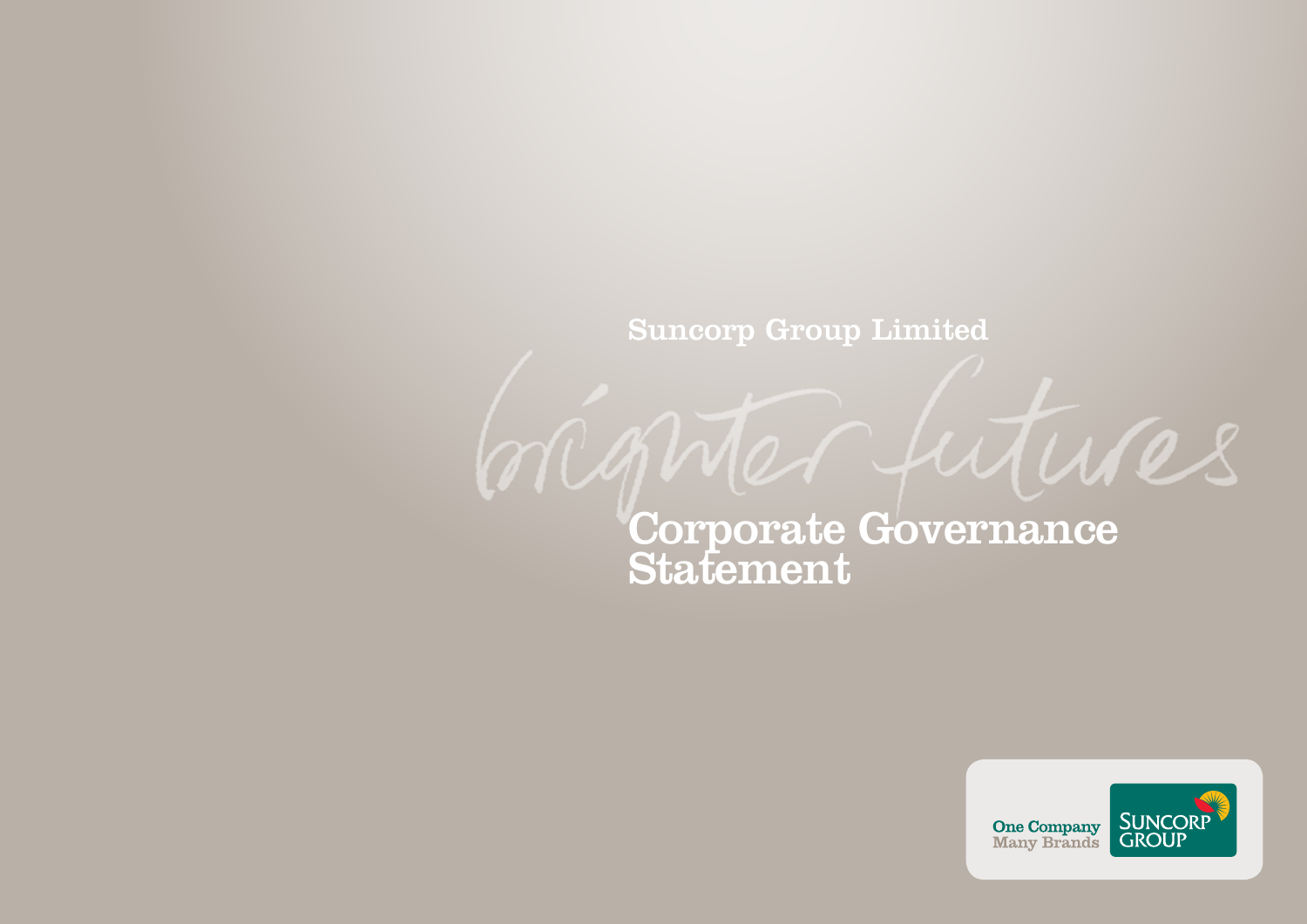## Corporate Governance Statement

#### **INDEX**

### Introduction to Suncorp Group Part 1 Board and management – roles and responsibilities Part 2 Board committees Part 3 Senior Executives Part 4 Remuneration framework – strengthening the link between performance and reward Part 5 Risk: enabling business at Suncorp Part 6 Governance policies of general application throughout Suncorp Group Part 7 Integrity of corporate reporting

#### **INTRODUCTION TO SUNCORP GROUP**

Suncorp Group Limited (**Suncorp Group** or **Company**) ranks in the top 15 companies in the S&P/ASX 100 Index. Suncorp Group's operations in Australia and New Zealand include a general insurance business, Suncorp Bank – a licensed Australian bank, and a specialist life insurer. As a group, Suncorp has approximately 14,500 employees and more than nine million customers.

More information on Suncorp Group can be found on our website at **[suncorpgroup.com.au](www.suncorpgroup.com.au)**.

Welcome to the Corporate Governance Statement (**Statement**) for Suncorp Group approved by the Suncorp Group Limited Board (the **Board**). This Statement reports on Suncorp Group's corporate governance policies and practices and highlights where related governance documents are located on the website at **[suncorpgroup.com.au/about-us/governance](www.suncorpgroup.com.au/about-us/governance)**.

The Board believes high standards of corporate governance are essential for sustainable long-term performance and creating value for shareholders. The Board is committed to delivering a robust governance system and fosters a culture that values ethical behaviour and integrity.

The Board keeps the governance system under regular review to ensure it reflects changes in law and keeps pace with best practice developments in corporate governance.

The Company's listing on the Australian Securities Exchange (**ASX**) means it must comply with the Corporations Act 2001, the ASX Listing Rules and other Australian and international laws. The ASX Listing Rules require the Company to disclose how it has applied the ASX Corporate Governance Council's Corporate Governance Principles and Recommendations (the **ASXCGC** 

#### **Principles and Recommendations**).

Throughout the financial year ended 30 June 2014 and at the date of this Statement, the Board believes Suncorp Group has complied with the second edition<sup>1</sup> of the ASXCGC Principles and Recommendations. The Board has early adopted, and is compliant with, the third edition<sup>2</sup> of the ASXCGC Principles and Recommendations, with effect from 1 August 2014.

The representations made in this document are accurate as at 13 August 2014. The information in this document should not be taken as an offer of securities in Suncorp Group Limited, or an invitation to apply for the purchase of securities in Suncorp Group Limited.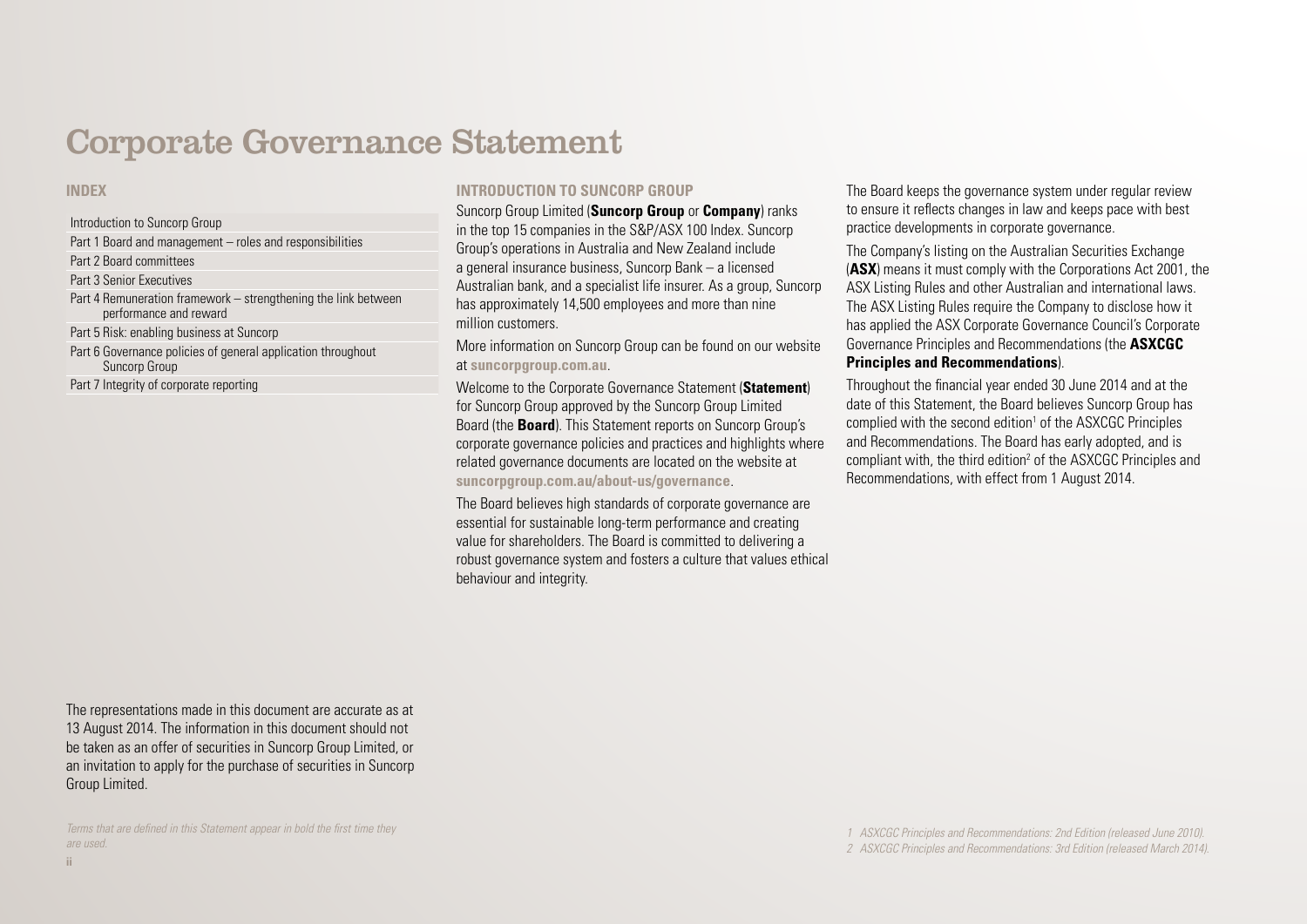#### SUNCORP GROUP GOVERNANCE FRAMEWORK

The Board is responsible for the Suncorp Group's governance framework which operates under policies, charters and practices. The Board and its committees regularly review these to ensure they keep pace with regulatory change, developments in corporate governance, the standards set by the ASX, and the prudential and solvency requirements set by other key regulatory stakeholders such as **APRA** (the Australian Prudential Regulation Authority). In August 2014 the Board reviewed its charters to reflect Suncorp Group's early adoption of the revised ASXCGC Principles and Recommendations and changes to APRA's Prudential Standards focused on governance.

The Board committees help the Board fulfil its governance role. The governance framework is illustrated opposite.

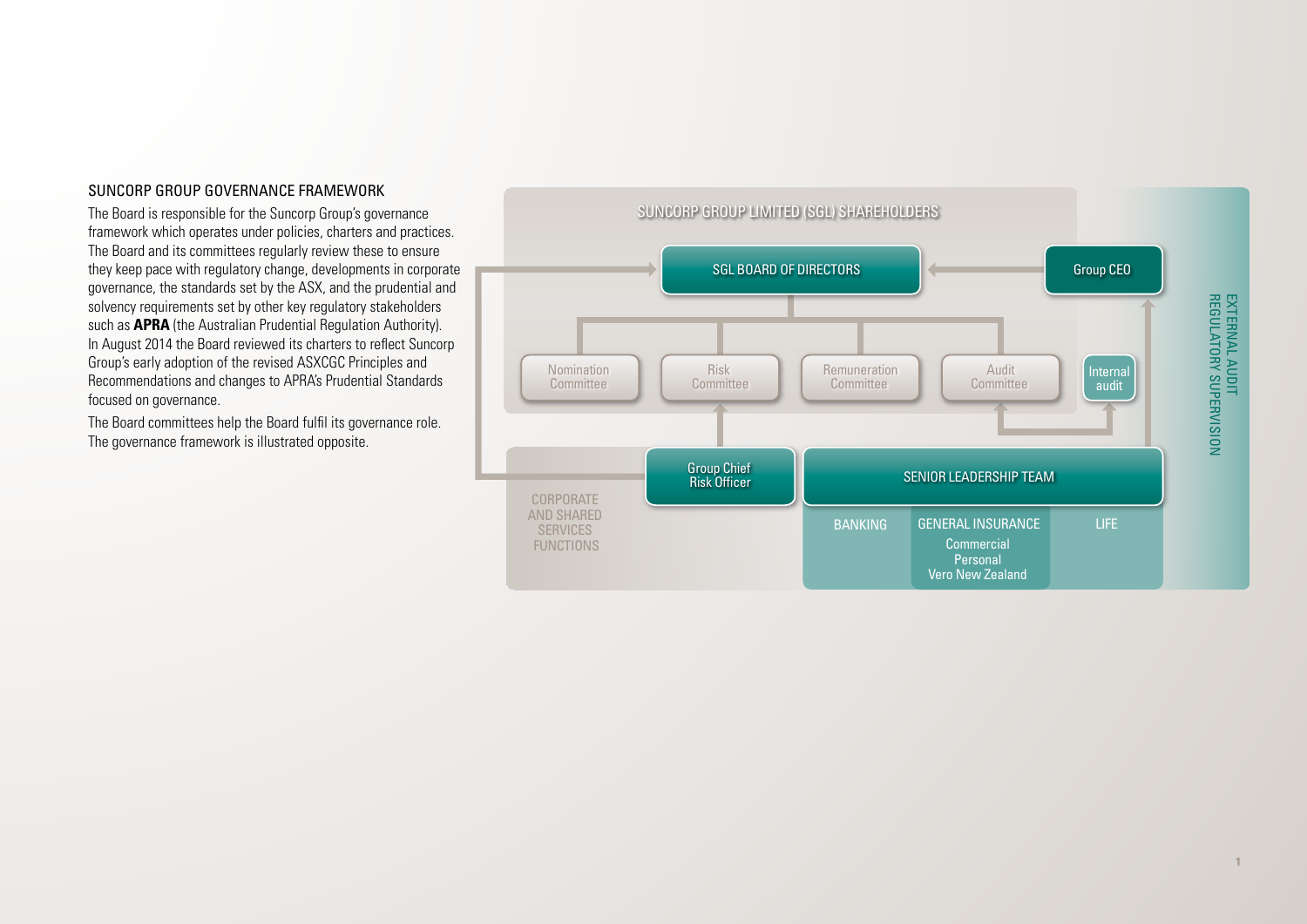Suncorp Group's corporate structure is illustrated below. Licensed entities in New Zealand include Vero Insurance New Zealand Limited (**VINZL**), Asteron Life Limited (**ALLNZ**), Vero Liability Insurance Limited (**VLIL**) and AA Insurance Limited (**AAI**). These companies are governed through their respective boards of directors, which comprise a majority of independent non-executive directors. Mr Geoffrey Ricketts CNZM was Chairman of VINZL, VLIL and ALLNZ and Mr Ewoud Kulk was Chairman of AAI during 2013/14.



#### **PART 1 BOARD AND MANAGEMENT – ROLES AND RESPONSIBILITIES**

#### 1.1 THE BOARD'S ROLE

The Board is ultimately responsible for the sound and prudent management of the Company. The Board's role is to represent Suncorp Group's shareholders, to account for performance and deliver long-term shareholder value. The Board is therefore responsible for strategic direction, for monitoring and guiding management, for overseeing effective governance and for ensuring Suncorp Group's long-term financial soundness.

The Board directs management in the execution of business objectives, strategies and financial performance. Other than the responsibilities specifically reserved for the Board and its committees in their respective charters, responsibility for management of Suncorp Group's day-to-day business activities is delegated to the Suncorp Group Chief Executive Officer (**Group CEO**), Mr Patrick Snowball, who is accountable to the Board. The Board and the Group CEO are supported by the senior leadership team (**Senior Executives**) who report to the Group CEO.

The Company's Constitution provides that the business and affairs of the Company are to be managed under the Board's direction. The Board Charter details the Board's role, responsibilities, powers, duties and functions. The Constitution and the Board Charter are available on the website.

The Board regularly reviews the Board Charter and the delegation of Board authority to the Group CEO.

 **The Constitution, Board Charter and Board committee charters are available on the website at [suncorpgroup.com.au/about-us/governance.](www.suncorpgroup.com.au/about-us/governance)**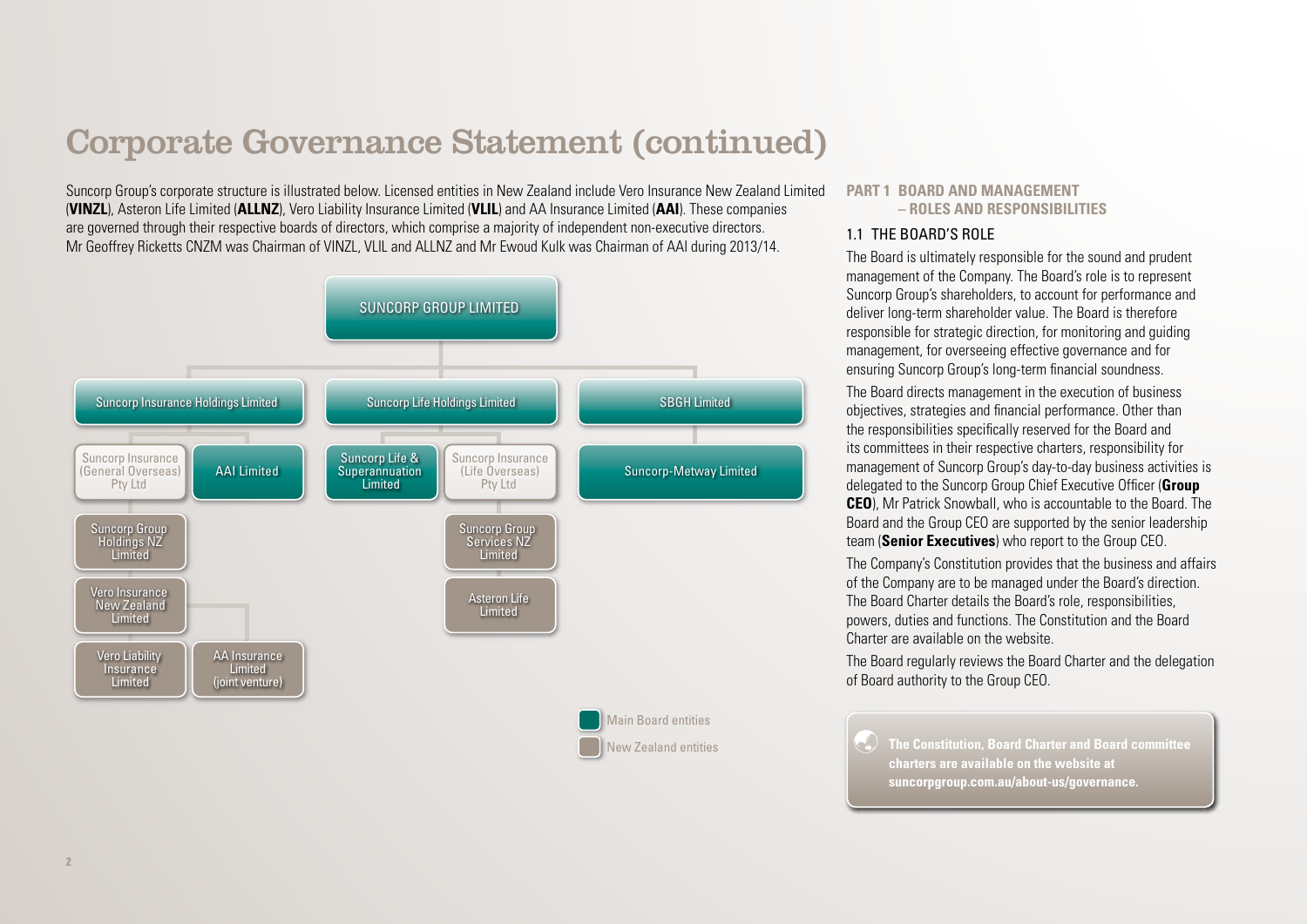#### 1.2 KEY RESPONSIBILITIES

The Board Charter sets out the principles for how the Board operates and describes the Board's functions and responsibilities and those formally delegated to management, as summarised in the table opposite. The Board Charter also sets out the key matters to be considered by each main board entity in the group. including a matrix of regulatory governance matters each entity considers.

Information in relation to management of risks is set out in Part 5.

#### 1.3 BOARD COMPOSITION AND STRUCTURE

The Company's Constitution and Board Charter set out the Board's composition as follows:

- a minimum of seven directors
- a maximum of 13 directors
- a majority must be independent, non-executive directors.

The Board Charter sets out the quorum for meetings.

#### **BOARD OF DIRECTORS SUMMARY OF PRINCIPAL RESPONSIBILITIES**

#### **Approve:**

- strategic direction, the Risk Appetite Statement and related objectives for Suncorp Group
- annual budgets, dividend policy and dividend payments
- remuneration of the Group CEO and Senior Executives. including measures of performance, targets and succession plans for the Group CEO
- major operating and capital expenditure and credit facilities in excess of the limits delegated to management
- appointment/removal of the Group CEO, Company Secretary and Senior Executives
- determine the Group CEO's level of authority in respect of operating and capital expenditure and credit facilities and authorise the Group CEO's further delegation of those authorities to management.

#### **Review/approve:**

- management proposals regarding acquisitions and divestitures of companies, businesses and functions
- Suncorp Group capital management policies and plans, having regard to the various liquidity and capital adequacy regulatory requirements applying to the Suncorp Group
- financial and regulatory reporting
- the Enterprise Risk Management Framework and risk management strategies.

#### **Monitor:**

- Suncorp Group financial performance and Senior Executive performance in implementation and achievement of strategic and business objectives
- processes whereby business risks are identified and approve systems and controls to manage those risks and monitor compliance.

#### **SUMMARY OF FUNCTIONS THE BOARD HAS DELEGATED TO MANAGEMENT**

- Develop corporate strategies and business plans in consultation with directors and implement the corporate strategies approved by the Board
- Make recommendations to the Board on significant strategic and business initiatives
- Develop an annual budget for the Board's consideration and conduct Suncorp Group's business activities within the approved budget limits
- Make recommendations to the Board or relevant Board committee on appointments to Senior Executive roles
- Develop and maintain succession plans for senior management roles
- Develop and maintain risk management systems and frameworks as approved by the Board or Risk Committee
- Manage the business in accordance with regulatory and legislative requirements and within Suncorp Group's approved policy and procedures framework.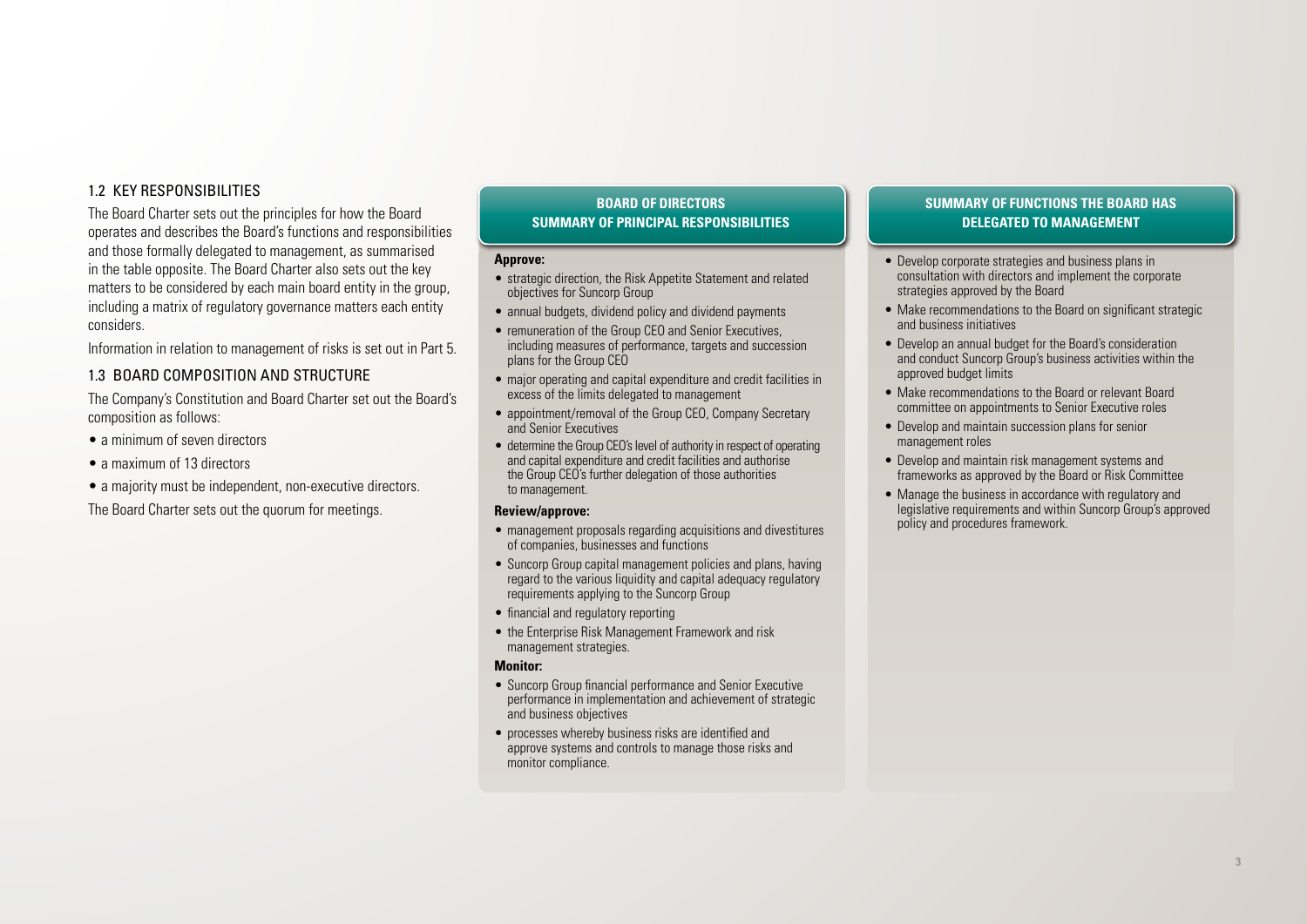### **PART 1 BOARD AND MANAGEMENT**

**– ROLES AND RESPONSIBILITIES (CONTINUED)**

#### 1.4 DIRECTORS' CONFLICTS OF INTEREST

To ensure the appropriate management of any actual or potential conflict of interest, the Board has adopted the following procedures:

- Directors have a continuing obligation to keep the Board advised of any interest that has arisen that could potentially conflict with those of the Suncorp Group.
- Where the Board believes a potential conflict exists, the director concerned will not take part in any decision associated with the matter, including not receiving the relevant Board papers nor being present at the meeting when the matter is considered, and not being informed of the final decision taken.

#### 1.5 INDEPENDENCE

The Board regularly reviews the independence of each nonexecutive director and formally annually assesses each director's required disclosure in accordance with the ASXCGC Principles and Recommendations, the Corporations Act 2001, the Board Charter and the Suncorp Group Conflicts of Interest Policy.

In relation to any material contract or other relationship with Suncorp Group, the Board considers a relationship to materially interfere with, or could reasonably be perceived to materially interfere with, a director's independent judgment, where it is of such substance and consequence and there is a genuine possibility it would affect the director's judgment across certain or all aspects of their role as a director.

The Board takes a qualitative approach to materiality and assesses independence on a case-by-case basis by reference to each director's particular circumstances rather than applying strict quantitative thresholds.

The Board Charter stipulates a majority of the Board must be independent, non-executive directors. In July 2014 the Board formally assessed each director's independence in accordance with the recent ASXCGC Principles and Recommendations.

The Board considers all of the current non-executive directors to be independent. In reaching this view, the following matters were taken into consideration:

• Mr Michael Cameron is the Chief Executive Officer and Managing Director of The GPT Group, an organisation that owns a number of commercial properties leased to the Suncorp Group. The lease arrangements with The GPT Group were in place prior to Mr Cameron's appointment as director, with the exception being leased premises at 530 Collins Street, Melbourne. This was a strategic decision referred to the Board, and Mr Cameron was excluded from the Board's deliberations, Board material and the ultimate decision was made in accordance with the process outlined in section 1.4. The Board believes this relationship does not affect Mr Cameron's independence. The basis of this opinion is that the selection of a real estate provider is the responsibility of management and such decisions are made in the ordinary course of business.

Accordingly, the Board has determined that the services provided were not deemed to be material.

- Mr Geoffrey Ricketts CNZM has previously acted as a consultant for Russell McVeagh, Solicitors (NZ), which has provided legal services to the Suncorp Group in the past. Mr Ricketts is no longer a consultant nor performs any consulting work for this firm, and the firm is not on the panel of law firms which Suncorp Group uses for legal services.
- Mr William Bartlett has served as a non-executive director for 11 years. Notwithstanding that such tenure could be perceived to impact his independence of judgment, the Board values having a mix of longer serving directors with a deep understanding of the Suncorp Group and hence considers Mr Bartlett remains independent.

Determinations regarding independence do not change any director's obligations in managing any conflict of interest that may arise between carrying out their duties as a director of the Company and their other interests and duties.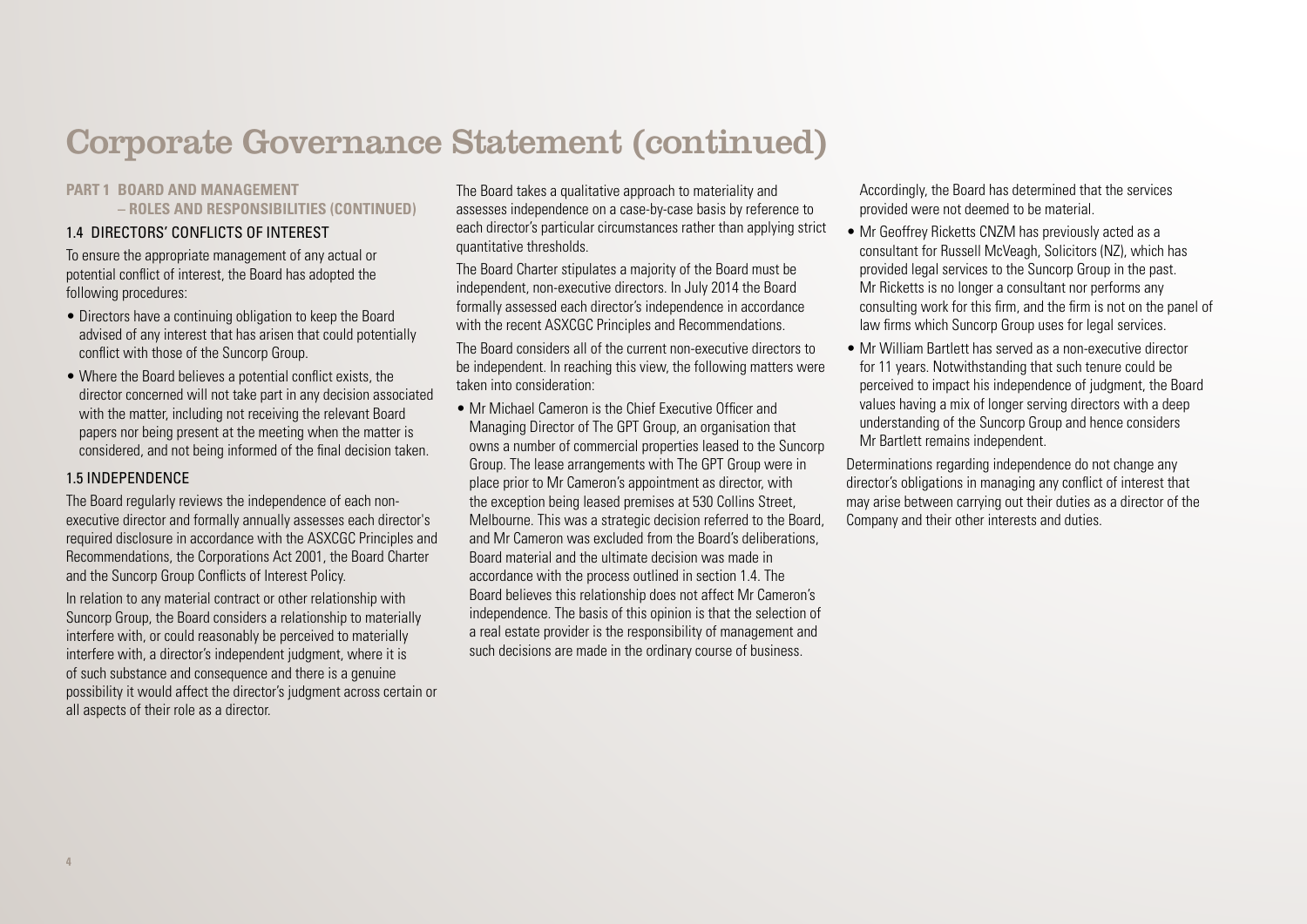#### 1.6 DIRECTORS' SKILLS AND EXPERIENCE

The Board is committed to ensuring its composition continues to:

- include directors with an appropriate collective mix of skills, experience, expertise and diversity (including gender diversity) while still remaining of a size that facilitates effective decision-making
- retain a balance between long-serving directors with established experience and knowledge of Suncorp Group's business and history, and new directors who bring fresh perspectives and insights.

A statement on the Board Renewal Policy and factors relevant in making its decisions are set out in the Board Charter.

Collectively, the Board has an extensive range of commercial skills and other relevant experience which are vital for the effective management of the business. Board members, including some who are also directors of other ASX-listed companies, together have a combination of experience in the following business areas:

- insurance and risk management
- law, governance and regulation
- human resources and executive remuneration
- accounting and actuarial disciplines
- corporate strategy
- banking
- capital raisings
- international business.

The Board considers its current members have an appropriate mix of skills that enable the Board to discharge its responsibilities and deliver the Company's strategy and corporate objectives.

The names of the current directors, together with details of their qualifications, their terms of office and independent status are set out in the table below.

Detailed biographies may be found in the 2013/14 Directors' Report and Financial Statements.

| <b>NAME OF DIRECTOR</b>                      | <b>TERM IN OFFICE</b> | <b>QUALIFICATIONS</b>                                   | <b>STATUS: INDEPENDENT OR</b><br><b>EXECUTIVE</b> |
|----------------------------------------------|-----------------------|---------------------------------------------------------|---------------------------------------------------|
| Dr Zygmunt Switkowski AO<br>(Board Chairman) | 8 years 11 months     | BSc (Hons), PhD, FAICD, FTSE                            | Independent                                       |
| Ms Ilana Atlas                               | 3 years 7 months      | BJuris (Hons) (WAust), LLB<br>(Hons) (WAust), LLM (Syd) | Independent                                       |
| Mr William Bartlett                          | 11 years 2 months     | FCA, CPA, FCMA, CA (SA)                                 | Independent                                       |
| Mr Michael Cameron                           | 2 years 4 months      | FCPA, FCA, FAICD                                        | Independent                                       |
| Ms Audette Exel AO                           | 2 years 2 months      | BA, LLB (Hons)                                          | Independent                                       |
| Mr Ewoud Kulk                                | 7 years 5 months      | BEcon, FAICD                                            | Independent                                       |
| Dr Douglas McTaggart                         | 2 years 4 months      | BEcon (Hons), MA, PhD, DUniv                            | Independent                                       |
| Mr Geoffrey Ricketts CNZM                    | 7 years 5 months      | LLB (Hons)                                              | Independent                                       |
| Mr Patrick Snowball                          | 4 years 11 months     | MA. Hon LLD                                             | Executive                                         |

#### 1.7 INDEPENDENCE OF THE BOARD CHAIRMAN

The Board Chairman is elected from the independent non-executive directors in accordance with the Board Charter.

The Board Chairman plays a pivotal governance role. He chairs the Nomination Committee and is an ex officio member of all Board committees.

Further information about Dr Switkowski is in the 2013/14 Directors' Report and Financial Statements.

#### 1.8 LETTERS OF APPOINTMENT

Suncorp Group has formal letters of appointment in place with all non-executive directors setting out the terms of their appointment. Information on the executive director, Mr Patrick Snowball's, contractual arrangements as Group CEO are included in the Remuneration Report in the 2013/14 Directors' Report and Financial Statements.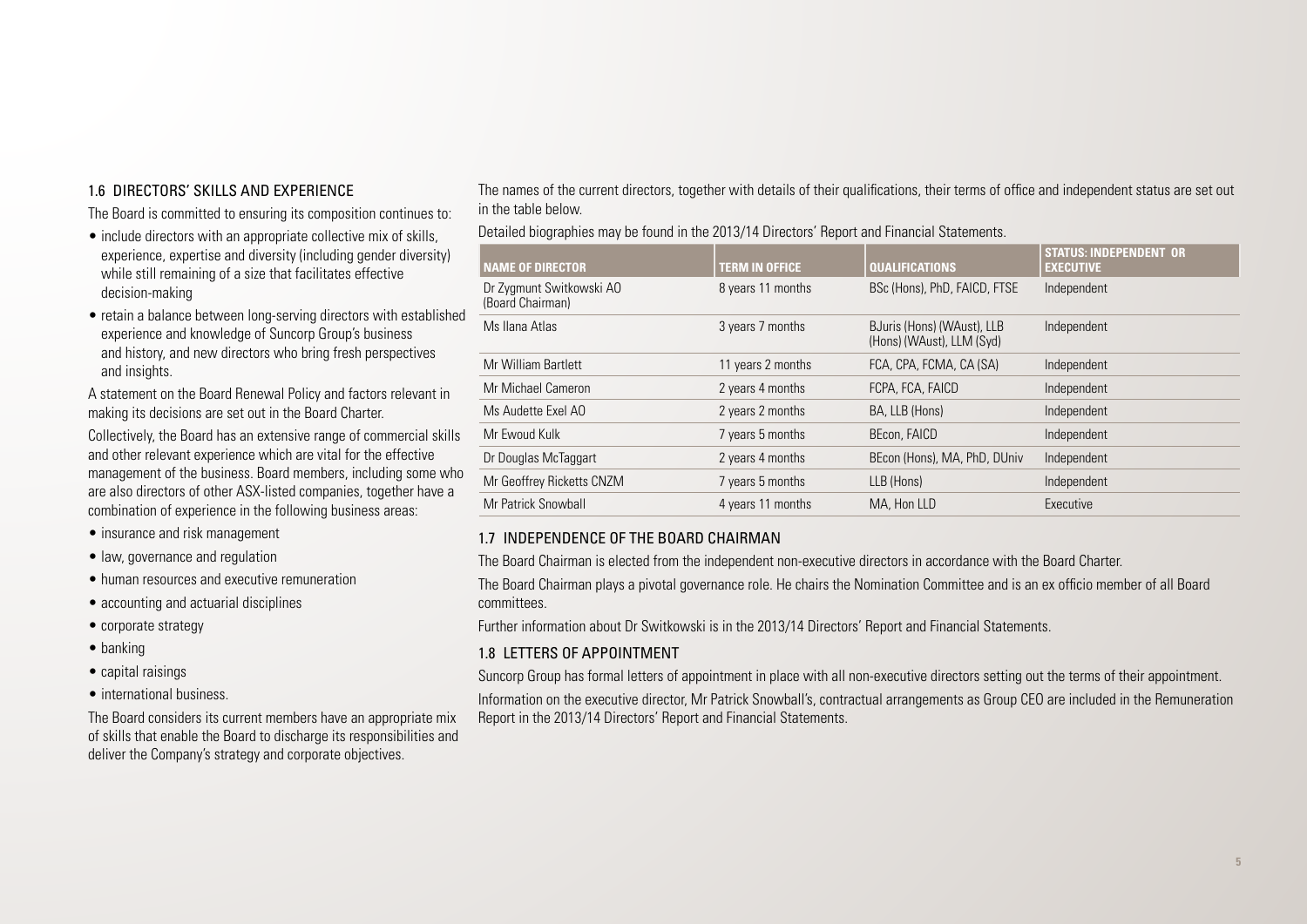#### **PART 1 BOARD AND MANAGEMENT**

**– ROLES AND RESPONSIBILITIES (CONTINUED)**

#### 1.9 BOARD COMPOSITION

The composition of the Board is subject to review in a number of ways:

- The Company's Constitution provides that at every Annual General Meeting (**AGM**) one third of the directors, excluding the Group CEO, must seek re-election by shareholders.
- Directors' re-election is not automatic as it is subject to assessment by the Nomination Committee. The Board confirms to shareholders whether it supports a retiring director's reelection in a statement accompanying the next AGM Notice.
- The Nomination Committee reviews the Board's composition periodically in line with the Board Renewal Policy, either when a vacancy arises, or as part of ongoing Board succession planning.
- The Board is committed to a continuing process of board renewal and assessing its performance. The annual Board appraisal includes an assessment of future requirements in relation to Board composition and overall Board performance. The Board appraisal process is explained in section 1.15.

## 1.10 MEETINGS OF THE BOARD

The Board generally holds monthly meetings to consider matters relevant to Suncorp Group's operations and performance, with additional Board meetings held as required throughout the year. Board meetings are linked to the Company's corporate and investor calendar.

At least twice a year the Board meets with the Senior Executives to consider matters of strategic importance. Senior Executives are also invited to attend directors' meetings where matters relevant to their respective business unit are considered. Immediately following each meeting of directors, the non-executive directors meet without the executive director or any other management representatives present.

The Board held 12 meetings in 2013/14 and two strategic planning sessions. Details of directors' attendance at Board meetings are provided in the 2013/14 Directors' Report and Financial Statements.

## 1.11 RELATED PARTY TRANSACTIONS

Transactions which involve a Suncorp Group entity giving a financial benefit to a director or Senior Executive or their related party or related entity are disclosed in the Remuneration Report in the Directors' Report and Financial Statements.

 **The Nomination Committee Charter is available on the website at [suncorpgroup.com.au/about-us/governance](www.suncorpgroup.com.au/about-us/governance).** 

### 1.12 FIT AND PROPER POLICY

Under APRA's Prudential Standard, Suncorp Group must maintain a fit and proper policy designed to assist in managing the risks associated with the appointment of persons to roles that have a significant impact on the sound and prudent management of Suncorp Group.

Suncorp Group directors, Senior Executives and other senior managers who occupy key roles are subject to a formal assessment at the time of appointment, and on an annual basis thereafter, to confirm they possess and have maintained the necessary skills, knowledge and expertise to undertake and fulfil the particular duties and responsibilities of the position they hold within the APRA-regulated entity within Suncorp Group.

#### 1.13 DIRECTOR INDUCTION AND EDUCATION

Directors have a duty to perform their statutory obligations and to act in good faith in a way most likely to promote the success of Suncorp Group. On appointment, all directors are individually briefed on their duties as directors.

As part of a comprehensive induction program covering the Suncorp Group's financial, strategic, operational and risk management position, a new director meets the Board Chairman, the Group CEO, members of the Senior Executive team and other senior managers to gain valuable insights into relevant operational matters and matters of corporate strategy. These meetings are held soon after a director's appointment.

Ongoing director education is provided through regular management presentations on key business functions or activities. Directors are offered access to external education and professional development training at the Company's expense. KPMG, the external auditor, and industry experts also address the Board from time to time on matters relevant to Suncorp Group's business or its operating environment. Most of the topics are determined in advance, tailored to Suncorp Group and form part of the Board's annual meeting schedule.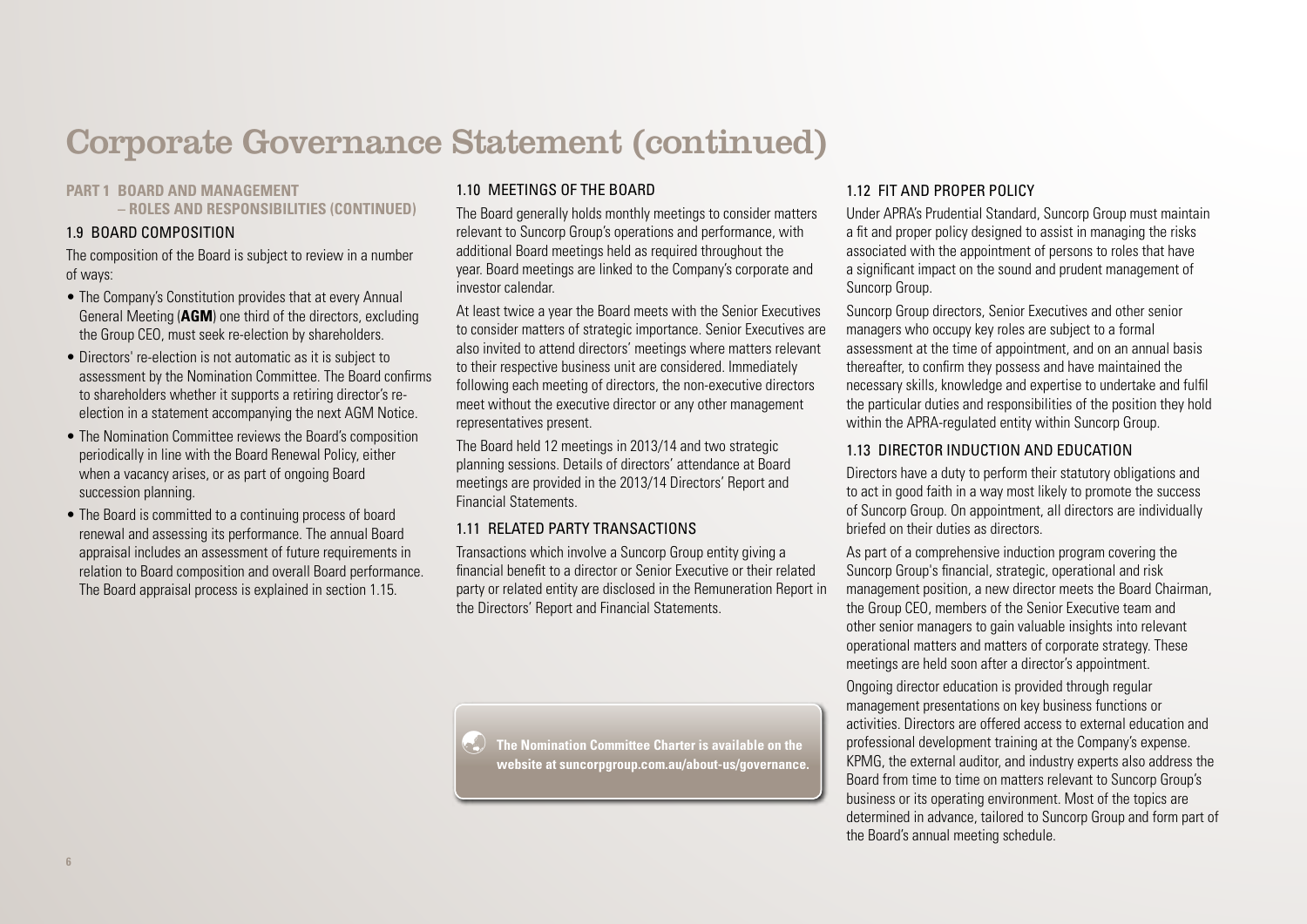## 1.13 DIRECTOR INDUCTION AND EDUCATION (CONTINUED)

To ensure directors remain equally informed on all material matters impacting Suncorp Group's businesses, copies of all submissions for Board committee meetings are provided to directors, and non-executive directors may attend meetings of any Board committee regardless of whether they currently serve on that committee.

### 1.14 DIRECTORS' ACCESS TO INFORMATION AND INDEPENDENT ADVICE

Directors have unrestricted access to internal records and to senior management, and receive regular financial and operational reports.

Each director has entered into a deed that provides for access to documents, in certain circumstances, following their retirement as a director.

Directors are entitled, with the approval of the Board Chairman, to obtain independent professional advice relating to their role as a director, at Suncorp Group's expense. A copy of any advice received by a director is made available to all other Board members except, where the circumstances make that inappropriate.

## 1.15 BOARD APPRAISAL

A performance appraisal of the Board and its committees is conducted annually. An independent consultant is engaged to facilitate the process, usually every third year, and the Board Chairman conducts appraisals in the years where a consultant is not engaged.

Generally, the same methodology applies to both types of appraisals:

- directors complete questionnaires to assess the Board's and its committees' effectiveness in meeting the requirements of their charters and may also be interviewed
- contributions of individual directors are assessed

• the Board Chairman may meet further with individual directors. Senior Executives may be asked to provide feedback on the Board.

The Board as a whole then discusses and considers the report and any recommendations are agreed as necessary. When the external consultant facilitates, the results may also be benchmarked against other companies.

During 2013/14, a self-assessment was conducted of the Board and its committees, facilitated by the Australian Institute of Company Directors and led by the Chairman.

## 1.16 BOARD SUCCESSION PLANNING

Board renewal and succession planning is an important part of the governance process. The Board regularly reviews and evaluates its succession planning process. The Nomination Committee oversees this process.

Once the Nomination Committee determines a new director is to be appointed, external consultants undertake a candidate search based on the Board's specific selection criteria. Candidate searches include background checks on character, education, employment experience, criminal history, and bankruptcy checks to ensure suitability.

The Nomination Committee recommends candidates for reelection to the Board.

## 1.17 MINIMUM SHAREHOLDING REQUIREMENT

To align directors' interests with those of shareholders, on 31 October 2013 the Company introduced a minimum shareholding requirement. This requires a director to hold, directly or indirectly, by October 2017, a number of Suncorp securities that is equivalent to the gross non-executive director fee at that time. The Group CEO is also subject to this requirement.

More information on the directors' minimum shareholding requirement is included in the Remuneration Report.

#### **PART 2 BOARD COMMITTEES**

### 2.1 FOUR BOARD COMMITTEES

The Board has established the following committees:

- Audit Committee
- Nomination Committee
- Remuneration Committee
- Risk Committee.

Each committee's charter sets out its role, responsibilities, composition and structure.

The Board appoints other sub-committees from time to time to deal with projects relating to the conduct of Suncorp Group's various activities.

The Board committees play a crucial part in the governance framework. The Board reviews and approves annually the committee charters, chairmanship and membership. Details of the membership, composition and responsibilities of each Board committee are set out in the table below.

The Board receives the committee minutes and an update from the Chair of each committee on an ongoing basis, setting out the committee's achievements based on their duties.

The number of committee meetings held during the year and details of directors' attendance at those meetings are disclosed in the 2013/14 Directors' Report and Financial Statements.

 **The Board committee charters are available on the website at [suncorpgroup.com.au/about-us/governance](www.suncorpgroup.com.au/about-us/governance). The 2013/14 Directors' Report and Financial Statements is available on the website at [suncorpgroup.com.au/](http://www.suncorpgroup.com.au/investors/reports) [investors/reports.](http://www.suncorpgroup.com.au/investors/reports)**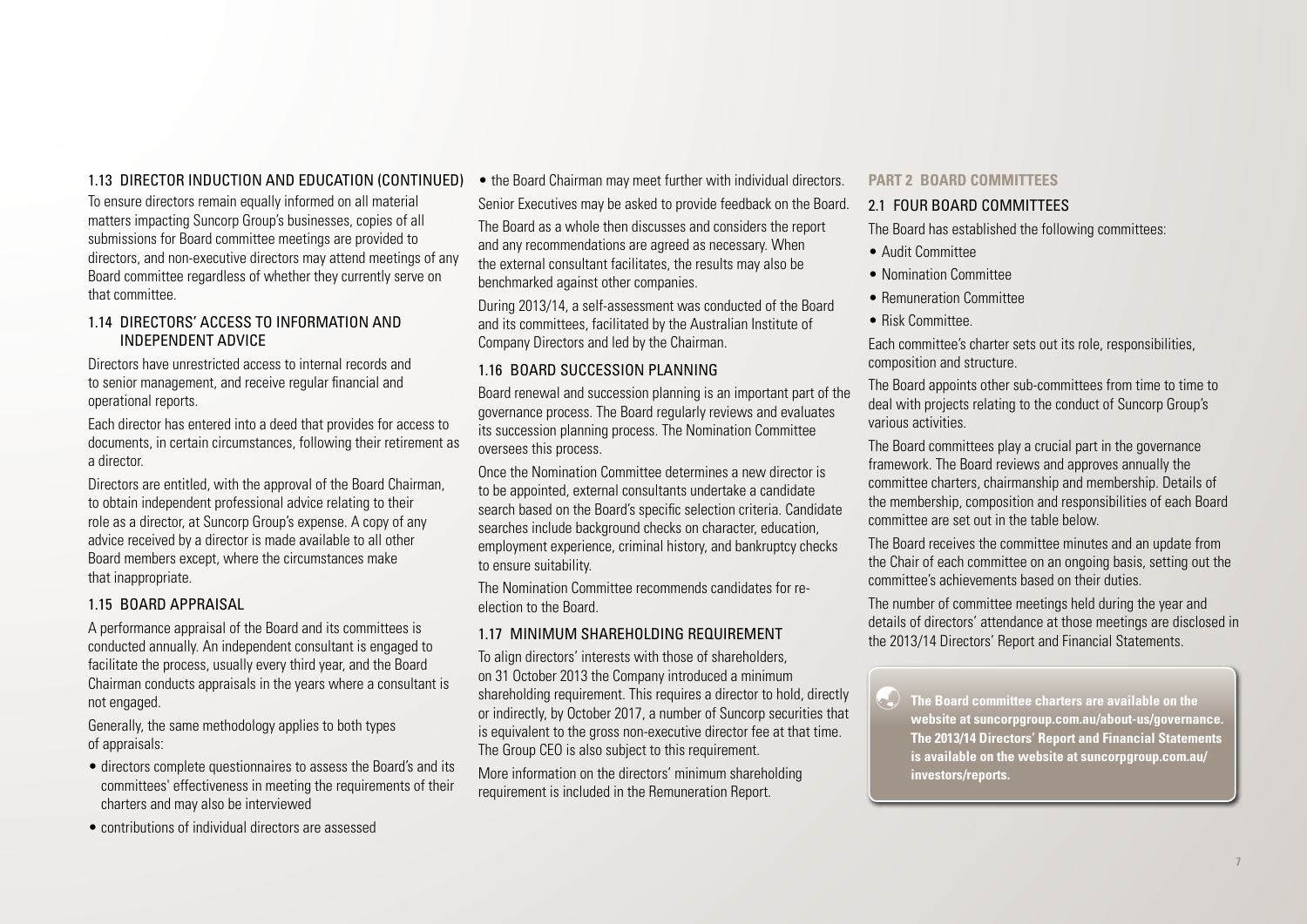**PART 2 BOARD COMMITTEES (CONTINUED)**

2.2 COMPOSITION AND RESPONSIBILITIES OF BOARD COMMITTEES The composition and responsibilities of the Board committees are set out in the following table.

## **SUNCORP GROUP LIMITED BOARD OF DIRECTORS**

#### **NOMINATION COMMITTEE**

All non-executive directors The Board Chairman is Chair of the Nomination Committee.

The Nomination Committee is responsible for making recommendations to the Board on:

- Board composition
- Board renewal and succession planning
- the appointment and re-appointment of directors
- appointments to Board committees
- the Board, and individual director and committee performance evaluation process.

### **AUDIT COMMITTEE**

Dr D McTaggart (Chair from 20 February 2014), Mr W Bartlett, Mr G Ricketts CNZM (non-executive directors) The Board Chairman is an ex officio member.

The Audit Committee assists the Board in fulfilling its statutory and fiduciary responsibilities with respect to oversight of Suncorp Group's financial and operational control environment. Specific issues addressed by the Audit Committee throughout the year, in accordance with its charter, included:

- reviewing statutory reports and returns for lodgement with APRA
- reviewing half-year and annual financial statements and reports prior to consideration by the Board
- reviewing and assessing reports from management, the Appointed Actuary (general insurance) and the Appointed Actuary (life insurance), the Reviewing Actuary and the external auditors in relation to matters impacting on the half-year and annual financial statements
- audit planning reviewing and approving audit plans as submitted by both internal and external auditors and agreeing areas of audit emphasis and audit approach
- reviewing the provision of non-audit services by the external auditor to assess whether there is any potential impact on the auditor's independence
- reviewing internal and external audit reports and where weaknesses in controls or procedures have been identified, assessing whether remedial action taken by management is adequate and appropriate.

The Group CEO, Group Chief Financial Officer (**Group CFO**), the Group Chief Risk Officer (**Group CRO**) and the internal and external auditor are invited to meetings. The Audit Committee also holds discussions with the auditors in the absence of management on a regular basis.

**RISK COMMITTEE**

Mr E Kulk (Chair), Ms I Atlas, Mr W Bartlett, Ms A Exel AO (non-executive directors) The Board Chairman is an ex officio member.

The Risk Committee provides the Board with oversight across the Suncorp Group for all categories of risk, through the identification, assessment and management of risk and monitoring adherence to internal risk management policies and procedures. Specific issues addressed and activities undertaken by the Risk Committee throughout the year, in accordance with its charter, included:

- review and recommend for Board approval the Enterprise Risk Management Framework
- review and recommend the Suncorp Group's risk appetite
- review Group and line of business risk reports and assess performance against risk appetite
- review and approve stress test scenarios
- oversight of the risk appetite, business planning and capital management development process
- review and approve Suncorp Group policy framework and policy suite
- review and recommend risk management strategies and reinsurance management strategies as required by APRA.

The Group CEO, the Group CFO and the Group CRO are invited to meetings.

#### **REMUNERATION COMMITTEE**

Ms I Atlas (Chair), Mr W Bartlett, Mr E Kulk Mr M Cameron (non-executive directors) The Board Chairman is an ex officio member.

The Remuneration Committee is responsible for making recommendations to the Board on:

- the individual remuneration arrangements of the Group CEO, executives and person(s) or category of persons that may be specified by APRA
- the size of the annual bonus/incentive pools
- the remuneration of non-executive directors
- the remuneration structure of the categories of persons covered by the Company's remuneration policy.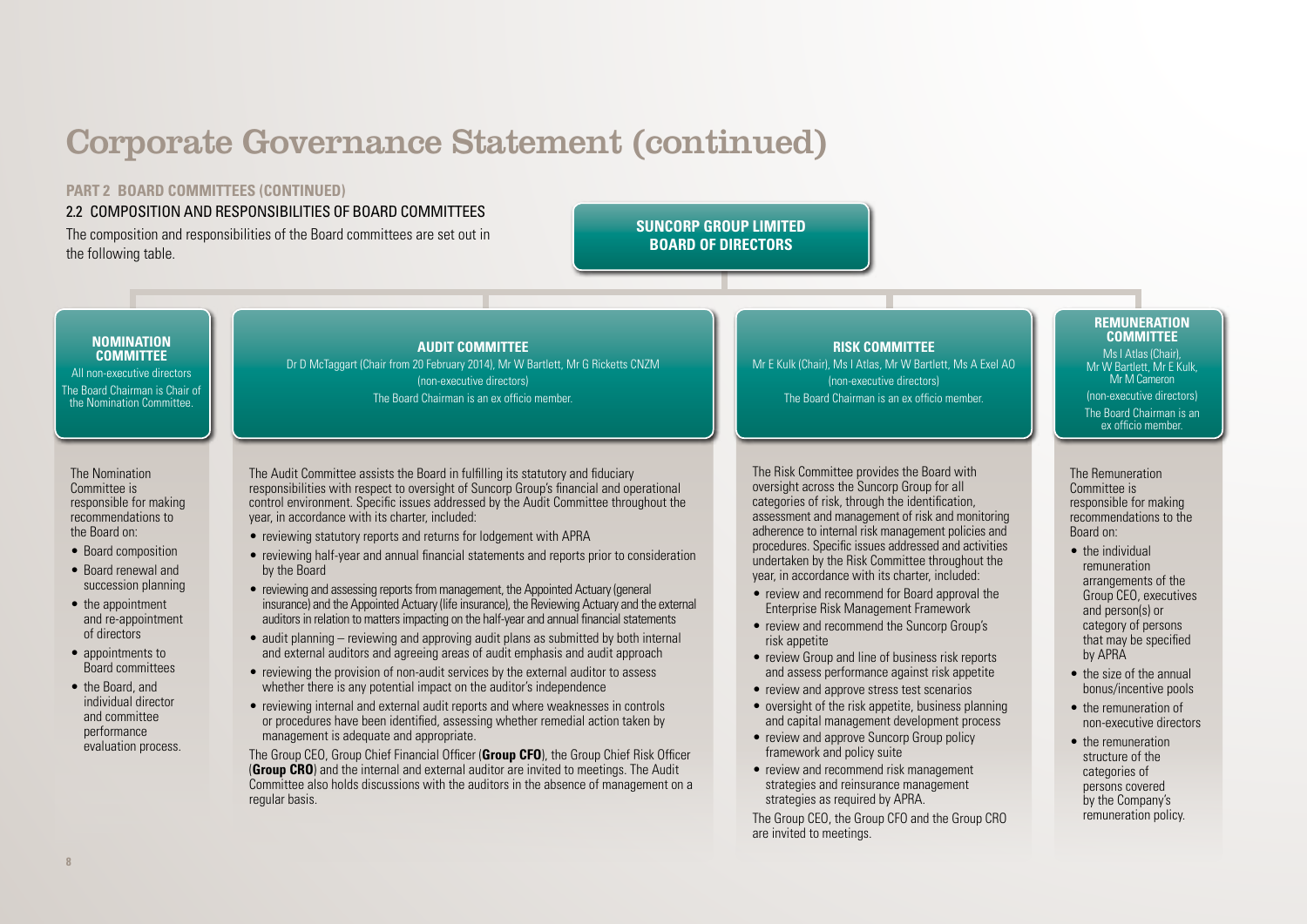#### **PART 3 SENIOR EXECUTIVES**

The Board and the Group CEO are supported by the Senior Executives who report to the Group CEO. The Senior Executives at the date of this Statement are:



## 3.1 COMPANY SECRETARY

Ms Anna Lenahan is Group Executive Group General Counsel and Company Secretary with overall responsibility for the legal, company secretarial and governance functions.

Mr Darren Solomon was appointed joint Company Secretary in August 2010, having acted as joint Company Secretary of Suncorp-Metway Limited since March 2010. Mr Solomon has more than 20 years' legal and company secretarial experience within banking and financial services.

The Company Secretary is directly accountable to the Board, through the Board Chairman, for all governance matters that relate to the Board's proper functioning.

#### 3.2 SENIOR EXECUTIVE INDUCTION AND EDUCATION PROCESSES

When a Senior Executive is appointed they receive information and training on Suncorp Group's key policies, practices and procedures, as well as information relevant to the role they will be performing and the management and business structure within which they will be operating.

Persons appointed to Senior Executive roles, whether new or existing employees, are expected to have the qualifications and industry experience necessary to perform properly the particular duties and responsibilities of their role and to maintain those qualifications and expertise while they remain in that role. This is also a requirement under APRA's Prudential Standards which apply to all of the Group's major operating entities.

In the same way as Board directors are assessed, under the Fit and Proper Policy, all Senior Executives are subject to a formal assessment at the time of appointment and on an annual basis thereafter, to confirm they possess and have maintained the necessary skills, knowledge and expertise to undertake and fulfil the particular duties and responsibilities of the position they hold within the APRA-regulated entity.

The Suncorp Group supports Senior Executives and other employees in maintaining and enhancing their industry and business knowledge and expertise, and associated professional qualifications.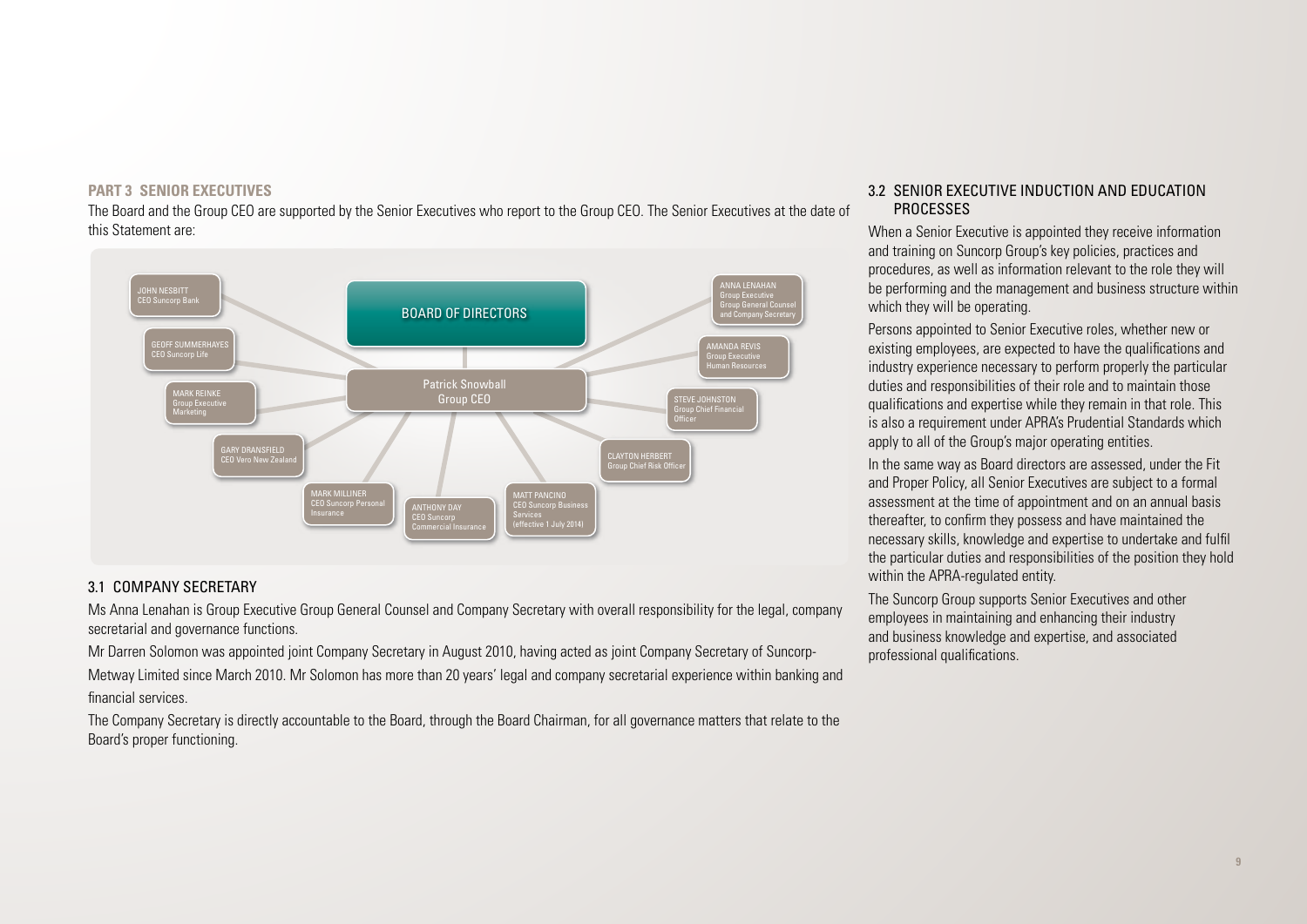## **PART 3 SENIOR EXECUTIVES (CONTINUED)**

## 3.3 EVALUATION OF SENIOR EXECUTIVES

A scorecard system is used to establish performance measures and monitor the performance of executives (including the Group CEO, Senior Executive team and their direct reports) against those measures.

The performance measures contained in the scorecards are a mixture of financial and non-financial indicators and risk-related measures that align with the Suncorp Group and business unit business plans approved by the Board, and reflect the individual executive's overall accountabilities and responsibilities.

The Suncorp Group's performance management system also requires leaders to balance the scorecard result with the manner in which the results were obtained, as the overall performance of each Senior Executive is assessed having regard to the corporate values and the general manner in which the Senior Executive is seen to be supporting the desired corporate culture.

At the end of the financial year, the Group CEO conducts an assessment of the performance of each member of the Senior Executive team, relative to the scorecard measures and peer group performance, in the context of industry and market conditions. Those assessments are submitted to the Remuneration Committee for review prior to submission to the Board as part of the annual remuneration review process.

The Senior Executive performance assessments for the financial year ended 30 June 2014 were conducted in accordance with the arrangements described above.

The Group CEO's performance is subject to Board assessment at the end of the financial year. The Board Chairman then communicates the review outcomes as agreed by the Board to the Group CEO.

### **PART 4 REMUNERATION FRAMEWORK – STRENGTHENING THE LINK RETWEEN PERFORMANCE AND REWARD**

Suncorp Group is committed to a fair and responsbile executive remuneration framework. Executives are remunerated in a way that reflects their performance in relation to the delivery of corporate strategy and superior financial performance. With a significant portion of executives' remuneration 'at risk', this strengthens the alignment of executive reward with the interests of shareholders.

## 4.1 REMUNERATION COMMITTEE – COMPRISES INDEPENDENT BOARD MEMBERS

#### **CHAIR: MS ILANA ATLAS**

Members: Messrs William Bartlett, Michael Cameron, Ewoud Kulk Ex officio member: Dr Zygmunt Switkowski AO (Board Chairman) Number of meetings held in 2014: 5

All members are independent non-executive directors.

The Remuneration Committee, which makes recommendations to the Board on remuneration policy and governance:

- is chaired by Ms Ilana Atlas, an independent non-executive director with extensive experience in remuneration and human resource practices
- consists of five independent non-executive directors including the Board Chairman as an ex officio member
- has Mr William Bartlett, Mr Ewoud Kulk and Mr Michael Cameron as its members, all of whom have an extensive understanding of risk management, an important consideration in remuneration governance. Mr Kulk is the Risk Committee Chairman; Mr Bartlett is also a member of the Risk Committee and the Audit Committee.

A summary of the key responsibilities of the Remuneration Committee is set out in section 2.2.

The Remuneration Committee consults experts and investors on the appropriateness of Suncorp Group's remuneration arrangements. Committee Chair Ms Ilana Atlas also meets with a number of institutional shareholders during the financial year to discuss the remuneration framework, strategy and policy and to elicit feedback on the Remuneration Report.

## 4.2 REMUNERATION REPORT

The remuneration policy and structures in place for executives and directors, including full details of directors' and executives' benefits and interests, are explained in the Remuneration Report. The Remuneration Report also clearly discloses:

- what drives remuneration for executives
- the processes for evaluating the performance of the Group CEO and Senior Executives and the results of those evaluations
- the variability of long-term incentives from year to year depending on vesting conditions related to the performance measure for long-term incentives, which is relative total shareholder return
- how incentives are deferred and subject to clawback provisions
- how the remuneration structure clearly distinguishes between non-executive director and executive remuneration.

The Remuneration Report is put before shareholders for adoption at each AGM.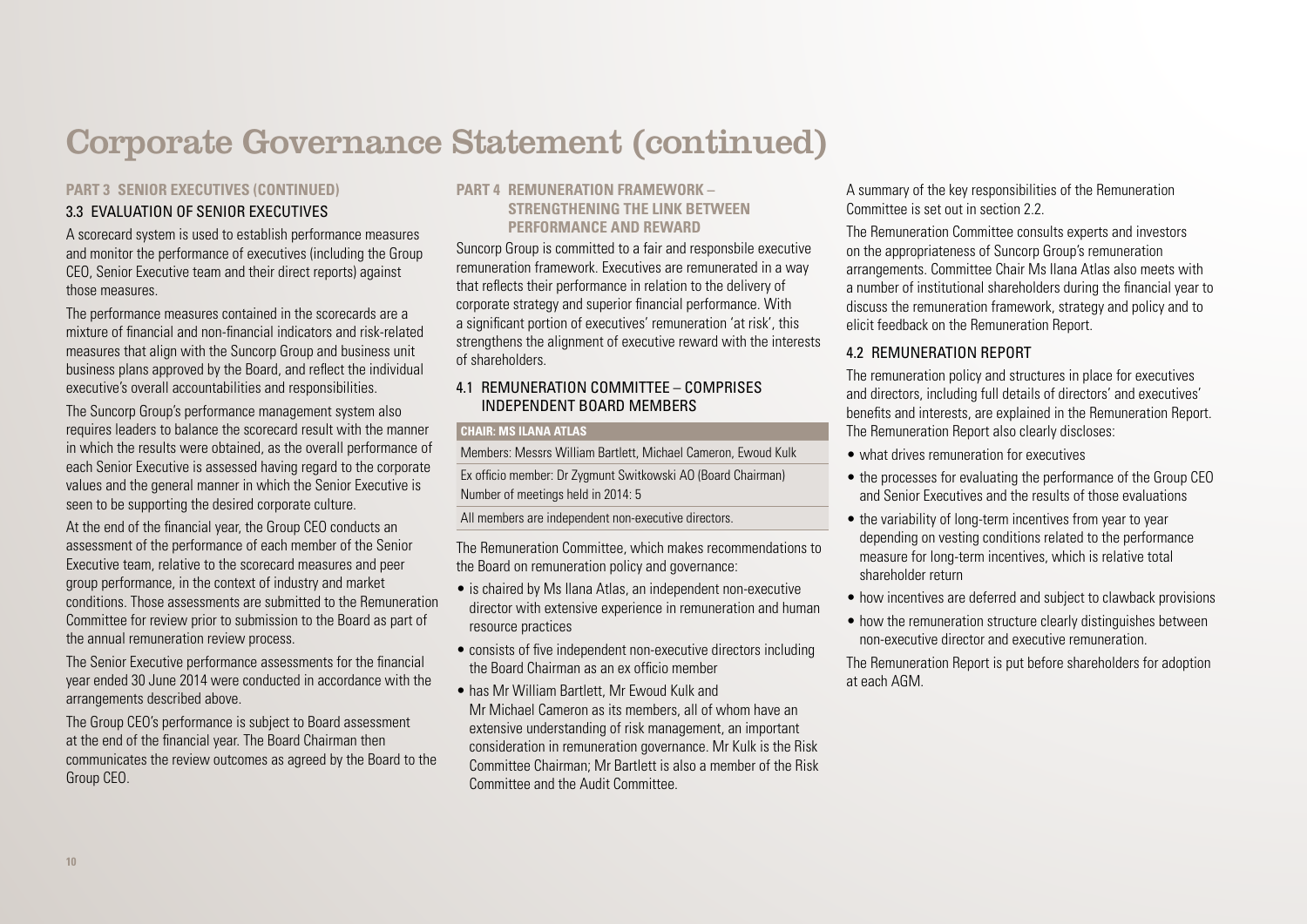#### 4.3 NON-EXECUTIVE DIRECTORS' FEES

The Company's Constitution contains provisions about the remuneration of directors.

As remuneration for their services, the non-executive directors are paid an amount of remuneration determined by the Board, subject to a maximum annual aggregate amount determined by shareholders in a general meeting. This aggregate amount has been set at \$3,500,000. Directors (other than the Board Chairman) may also be paid additional remuneration for their service on Board committees. There were no changes to fees paid to nonexecutive directors during the 2013/14 financial year.

The Remuneration Report discloses the fees paid to the nonexecutive directors.

#### 4.4 DIRECTORS' AND SENIOR EXECUTIVES' EQUITY SHARFHOLDINGS

As part of the Company's long-term incentive plan, the Group CEO and Senior Executives may receive performance rights (to ordinary shares in the Company) that vest subject to total shareholder return performance hurdles being met.

Directors' and executives' shareholdings are disclosed in the Remuneration Report in the 2013/14 Directors' Report and Financial Statements.

 **The Remuneration Committee Charter is available on the website at [suncorpgroup.com.au/about-us/](http://www.suncorpgroup.com.au/about-us/governance) [governance](http://www.suncorpgroup.com.au/about-us/governance). The Remuneration Report is available on the website at [suncorpgroup.com.au/investors/reports.](http://www.suncorpgroup.com.au/investors/reports)**

#### **PART 5 RISK: ENABLING BUSINESS AT SUNCORP**

Acceptance of risk is an integral part of business at Suncorp. The Board places great importance on Suncorp Group's risk management function being a robust, independent function with responsibility for all material business risk acceptance decisions.

The risk function operates within a strong risk management framework that matured during 2013/14 and will evolve further in 2014/15 as the focus on risk continues. The strength of Suncorp's risk management framework and capability was formally recognised in 2013 when Standard & Poor's upgraded the enterprise risk management rating from 'adequate' to 'adequate with strong risk controls'.

#### 5.1 SUNCORP GROUP ENTERPRISE RISK MANAGEMENT FRAMEWORK

The pricing and management of risk is fundamental to Suncorp Group's ability to provide competitive products and financial services to customers and is therefore a critical factor in its overall profitability and stability.

Risk is defined as any threat to the achievement of Suncorp Group's objectives and the Board recognises that an effective system of risk management plays a critical role in the setting and achievement of Suncorp Group's strategic objectives.

'Risk appetite' is the nature and degree of risk the Board is willing to accept overall and for each material risk type, in pursuit of these strategic objectives. The Board seeks to only take on those

risks that fall within this stated risk appetite and to manage these risks to achieve an optimal overall return.

The Enterprise Risk Management Framework (**ERMF**) is designed to support this approach and to enhance the risk culture and employees' risk decision-making.

The ERMF lays the foundation for all risk management processes, embeds Board-approved Risk Management Policy and demonstrates the Board's and management's commitment to effective risk management as a key element of business success.

At the highest level, the ERMF comprises:

- Suncorp Group's risk appetite framework and its link to strategic business and capital plans
- accountabilities and governance arrangements for the management of risk within Suncorp Group's 'three lines of defence' risk management model
- Suncorp Group's risk management processes.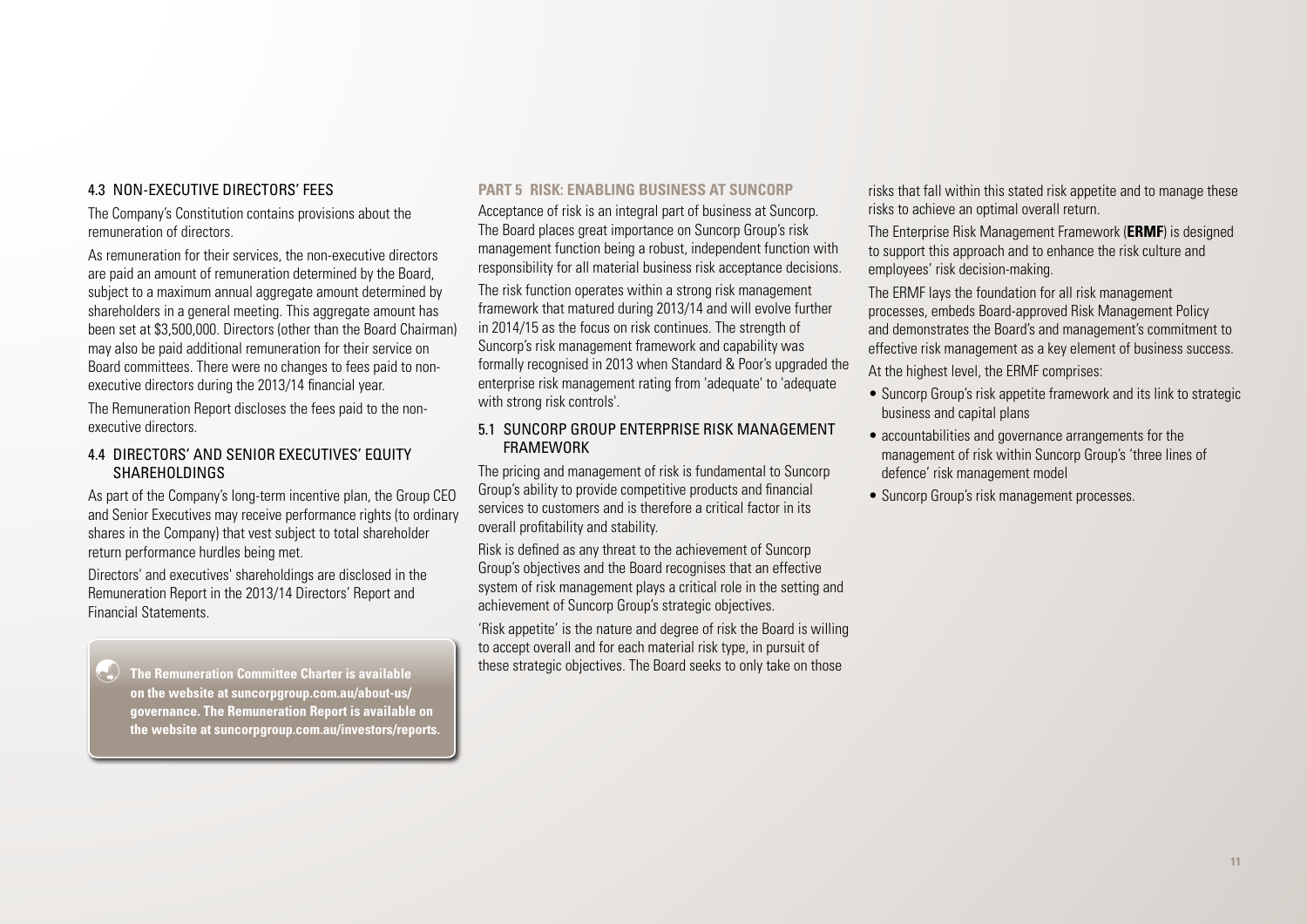### **PART 5 RISK: ENABLING BUSINESS AT SUNCORP (CONTINUED)**

The ERMF is summarised in the following diagram: 5.1 SUNCORP GROUP ENTERPRISE RISK MANAGEMENT FRAMEWORK (CONTINUED)



Suncorp Group's organisational design shapes how risk is managed and is based on three principles:

- 1. Each line of business has 'end-to-end' accountability for all aspects of their business, including those risks outside the business's direct control, such as those managed by service providers.
- 2. Individuals take responsibility for their actions and decisions, within a risk-aware culture.
- 3. Structures and processes are simplified, to make it easier to manage the business.

The Risk Committee reviewed and endorsed the ERMF for Board approval, which it does annually. Suncorp Group's external and internal audit teams also regularly review the ERMF to satisfy the Board that the framework continues to be sound.

## 5.1.1 THREE LINES OF DEFENCE

Risk at Suncorp is assumed within a calculated and controlled framework that assigns clear lines of responsibility for risk, represented by three 'lines of defence'.

**1st line**: **All business areas:** Primary responsibility for risk management lies at the business unit level, which forms the first line of defence. Business ownership of risk is essential to the undertaking and control of risk and all managers have a responsibility to ensure business risks are consistent with risk appetite and managed appropriately.

**2nd line**: **Risk management function:** The risk management function forms the second line of defence, where independent teams assess and monitor all material risks.

**3rd line**: **Internal and external audit functions:** The third line of defence comes through Suncorp Group's internal and external audit functions which challenge and give independent assurance and report on the Suncorp Group's risk management system, processes and controls.

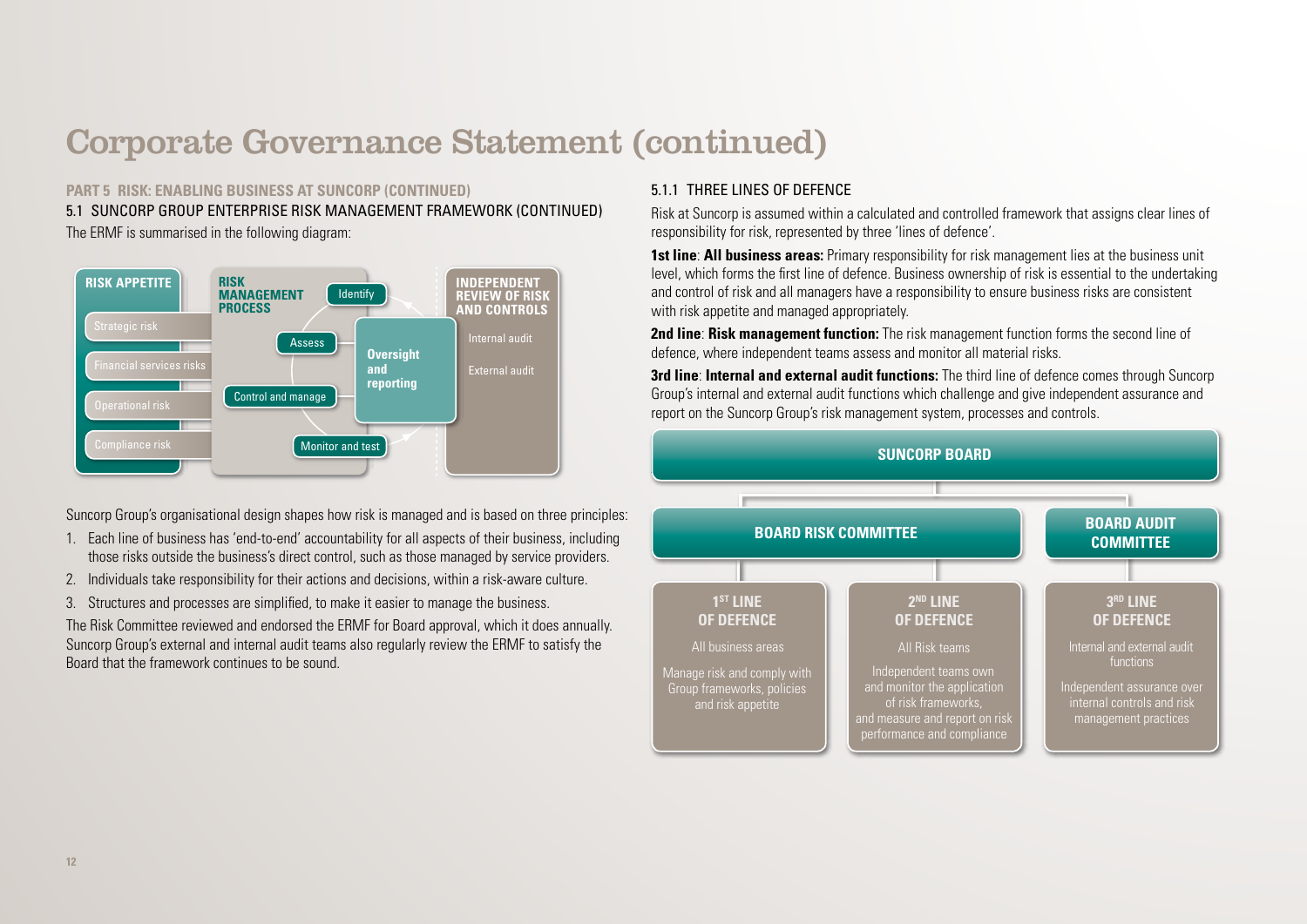#### 5.1.2 RISK CATEGORISATION AND POLICY-SETTING

Effective risk management involves sound governance and ensuring management decisions are founded on a solid risk assessment that clearly identifies different categories and types of risks, and assesses and manages these against the Board's clearly articulated risk appetite.

The risks Suncorp Group manages include strategic, counterparty, market, asset and liability, liquidity, insurance, operational, and compliance-related risks. Specific detail on sustainabilityrelated risks is contained in the Suncorp Group's 2013/14 Annual Review available on the Suncorp Group's website at **[suncorpgroup.com.au/investors/reports](http://www.suncorpgroup.com.au/investors/reports)**.

Board and Management-approved policies, delegations, authorities and limits are influenced by the Suncorp Group's risk appetite. Policies, procedures, limits and other controls are in place at either the Suncorp Group or business unit level to manage these risks and align to the Board's risk appetite, as depicted in the table opposite.

| <b>CATEGORY</b>                   | <b>DESCRIPTION</b>                                                                                                                                                                                                                                                                                                                                                                                                                                                                                                                                                                                                                                                                                                                                                                                                                                                                                                             |                                                                                                                                                                                                          | KEY POLICIES, CONTROLS & LIMITS                                                                                                                                                                                                                                           |
|-----------------------------------|--------------------------------------------------------------------------------------------------------------------------------------------------------------------------------------------------------------------------------------------------------------------------------------------------------------------------------------------------------------------------------------------------------------------------------------------------------------------------------------------------------------------------------------------------------------------------------------------------------------------------------------------------------------------------------------------------------------------------------------------------------------------------------------------------------------------------------------------------------------------------------------------------------------------------------|----------------------------------------------------------------------------------------------------------------------------------------------------------------------------------------------------------|---------------------------------------------------------------------------------------------------------------------------------------------------------------------------------------------------------------------------------------------------------------------------|
| <b>STRATEGIC</b><br><b>RISK</b>   | The risk of loss arising from uncertainty about the future operating<br>environment, including reputation, industry, economic and regulatory<br>environment, branding, crisis management, and partners and suppliers.                                                                                                                                                                                                                                                                                                                                                                                                                                                                                                                                                                                                                                                                                                          | <b>Business plans</b><br><b>ICAAPs</b><br>M&A policy                                                                                                                                                     | Risk appetite<br>statements<br>Risk management<br>policy                                                                                                                                                                                                                  |
| <b>FINANCIAL</b><br><b>RISK</b>   | Counterparty risk - the risk to each party to a contract that the counterparty<br>will not meet its financial obligations in accordance with agreed terms.<br>Market risk - the risk of unfavourable changes in foreign exchange rates,<br>interest rates, equity prices, credit spreads, commodity prices, and market<br>volatilities.<br>Asset and liability risk - the risk to earnings and capital from mismatches<br>between assets and liabilities with varying maturity and repricing profiles<br>and from mismatches in term.<br>Liquidity risk - the risk that the Group will be unable to service its cash flow<br>obligations today or in the future.<br>Insurance risk - the risk of financial loss and the inability to meet<br>liabilities due to inadequate or inappropriate insurance product<br>design, pricing, underwriting, concentration risk, reserving,<br>claims management or reinsurance management. | Reinsurance<br>programmes<br>Insurance risk<br>Intra-group<br>transactions<br>and exposures<br>Investment<br>Foreign exchange<br><b>Group liquidity</b><br>management<br>Counterparty risk<br>management | Bank credit risk<br>management<br>Large exposure<br>and concentration<br><b>Bank traded</b><br>market risk<br>Interest rate risk in<br>the banking book<br><b>Bank securitisation</b><br>and covered bonds<br><b>Bank liquidity</b><br>and funding<br>Life pricing advice |
| <b>OPERATIONAL</b><br><b>RISK</b> | The risk of loss resulting from inadequate or failed internal processes,<br>people and systems or from external events. This includes legal risk,<br>but excludes strategic and reputational risks.                                                                                                                                                                                                                                                                                                                                                                                                                                                                                                                                                                                                                                                                                                                            | <b>Business continuity</b><br>Delegation<br>of authority<br><b>Financial crimes</b><br>Group security<br>IT acceptable use<br>Model integrity                                                            | Outsourcing and<br>procurement<br>Project management<br>Product approval<br>Human resources                                                                                                                                                                               |
| <b>COMPLIANCE</b><br><b>RISK</b>  | The risk of legal or regulatory sanctions, financial loss, or loss to<br>reputation which the Group may suffer as a result of its failure to<br>comply with all applicable regulations, codes of conduct and good<br>practice standards.                                                                                                                                                                                                                                                                                                                                                                                                                                                                                                                                                                                                                                                                                       | Code of Conduct<br>Compliance<br>Conflicts of Interest<br><b>Disclosure</b><br>Fit and Proper                                                                                                            | Privacy<br><b>Sanctions</b><br><b>Securities Trading</b><br>Whistleblower                                                                                                                                                                                                 |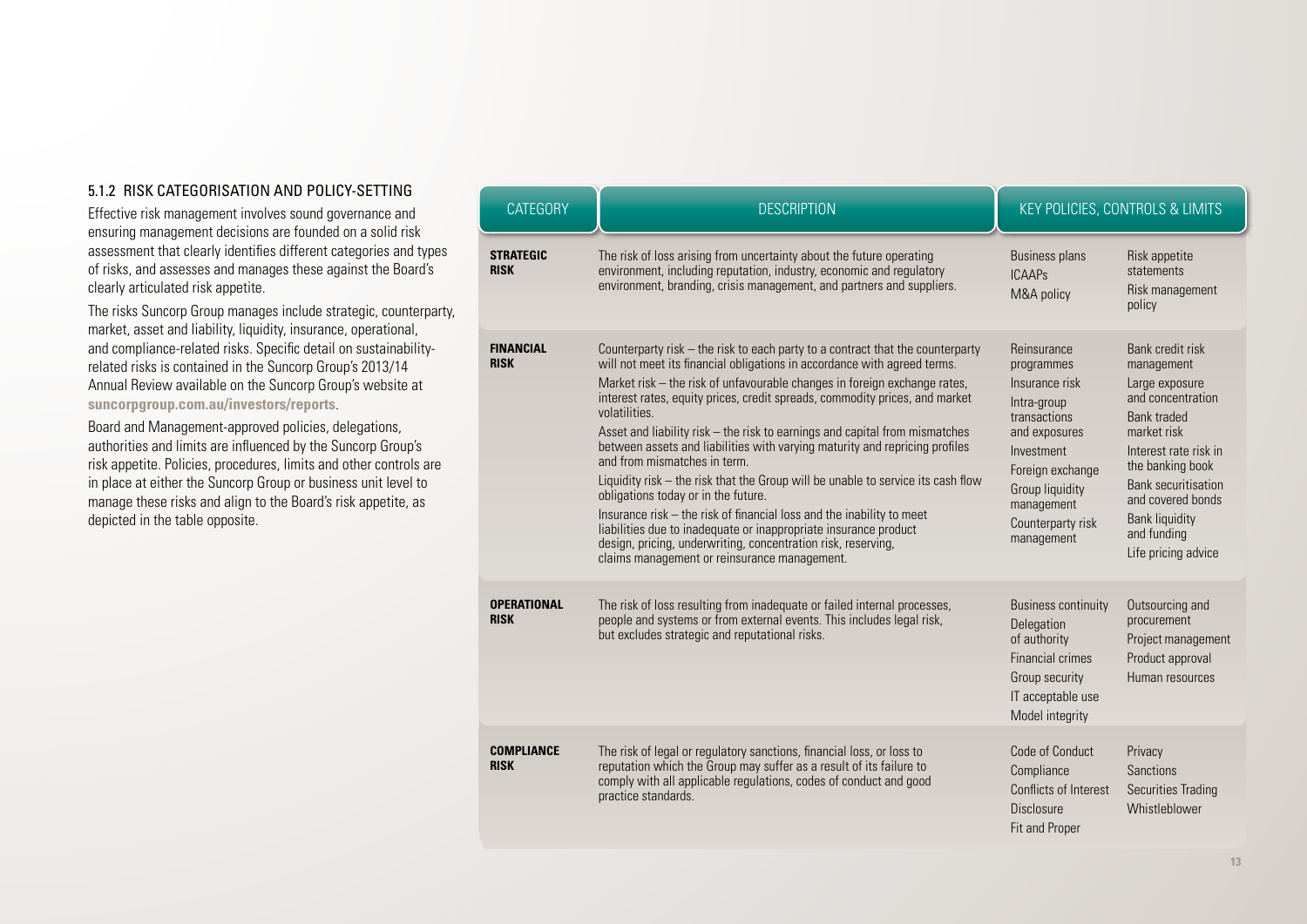#### **PART 5 RISK: ENABLING BUSINESS AT SUNCORP (CONTINUED)**

#### 5.1.3 RISK APPETITE IS DEFINED AT SUNCORP GROUP AND BUSINESS UNIT LEVEL

Risk appetite is the nature and level of risk the Board is willing to accept in the pursuit of strategic objectives. Risk appetite is a key component of setting the strategic direction of the Suncorp Group, and responds to a number of drivers such as capital strength, underlying business performance, staff capability and capacity, culture, systems capability, competitor behaviour and macroeconomic forces.

The Risk Appetite Statements (**RAS**) are articulated at both a Suncorp Group and a business unit level and form part of strategic business plans.

There is a dynamic relationship between strategy and business planning, RAS and capital management in achieving Suncorp Group's strategic objectives. When approving risk appetite, the Board considers:

- the competing requirements and constraints imposed by key stakeholders and the current risk profile
- the strategic direction and the future capital needs based on these strategies
- the potential impact of significant and plausible stress scenarios to Suncorp Group's overall financial position.

### 5.1.4 RISK PROFILING

Risk profiles outline the number and type of risks and their potential effects. The risk rating scale, or level of risk, applies uniformly across Suncorp Group to ensure a consistent measurement of risk.

The maintenance and updating of risk profiles is thus a key aspect of the risk management process. In developing risk profiles, the risk assessment process takes account of the potential impact and likelihood of the risk.

The Suncorp Group and business unit risk profiles form part of quarterly reporting to the Board Risk Committee.

## 5.1.5 STRESS-TESTING

The risk management approach is based on examining the consequences of worst case scenarios and determining whether these are acceptable. This approach is adopted for all material risk types and is often achieved by 'stress-testing' which the Board and management use as a risk assessment tool, to inform and support decision-making in respect of risk appetite and to test the adequacy of internal capital targets.

The stress-testing framework tests the resilience of Suncorp Group's capital buffer above the minimum regulatory capital requirements, using clearly defined Suncorp Group and business unit-specific risk factors for a range of scenarios and over different timeframes.

## 5.2 RISK EVOLUTION AT SUNCORP IN 2013/14

## 5.2.1 THREE PILLAR RISK STRATEGY

During the 2013/14 financial year Suncorp Group embarked on a *three pillar* strategy to further evolve the risk function into a more dynamic and forward-looking function that embraces the challenges and opportunities Suncorp Group's conglomerate structure brings.



## PILLAR 1– REFINE AND EMBED GROUP CRO'S TEAM STRUCTURE

The first pillar culminated in the formal lines of accountability of all Australian business unit Chief Risk Officers being repointed to the Group CRO from 1 July 2014.

This enhanced structure fosters a more cohesive risk community, provides greater independence to the second line of defence risk function and facilitates a more efficient development of the overall risk framework and risk management capability.

## PILLAR 2 – ENHANCE RISK CAPABILITY AND MATURITY

The second pillar embeds the three lines of defence model more consistently across the Suncorp Group by:

- ensuring the risk operating model, and people development and training, support risk-related activities and roles across each line of defence
- refining the Suncorp Group and business unit risk functions to ensure clarity of roles and accountabilities are in line with risk capability and maturity.

## PILLAR 3 – STRENGTHEN THE RISK COMMUNITY

The third pillar consists of rolling out initiatives to support the development of talent, capability and leadership in the Risk job family and establishing risk as a valued, trusted partner and contributor to Suncorp Group's success.

## 5.2.2 RISK MATURITY MODEL IMPLEMENTED IN 2013/14

Suncorp Group implemented its Risk Maturity Model during the 2013/14 financial year. This objective, evidenced-based tool enables a consistent and transparent assessment of the maturity of the risk capability and culture across Suncorp Group, and provides confidence to the Board and senior management that risk management capability is at a level that supports risk appetite and therefore the achievement of Suncorp Group's business objectives.

As part of their three-year business plans, commencing 1 July 2014, the business units have developed target risk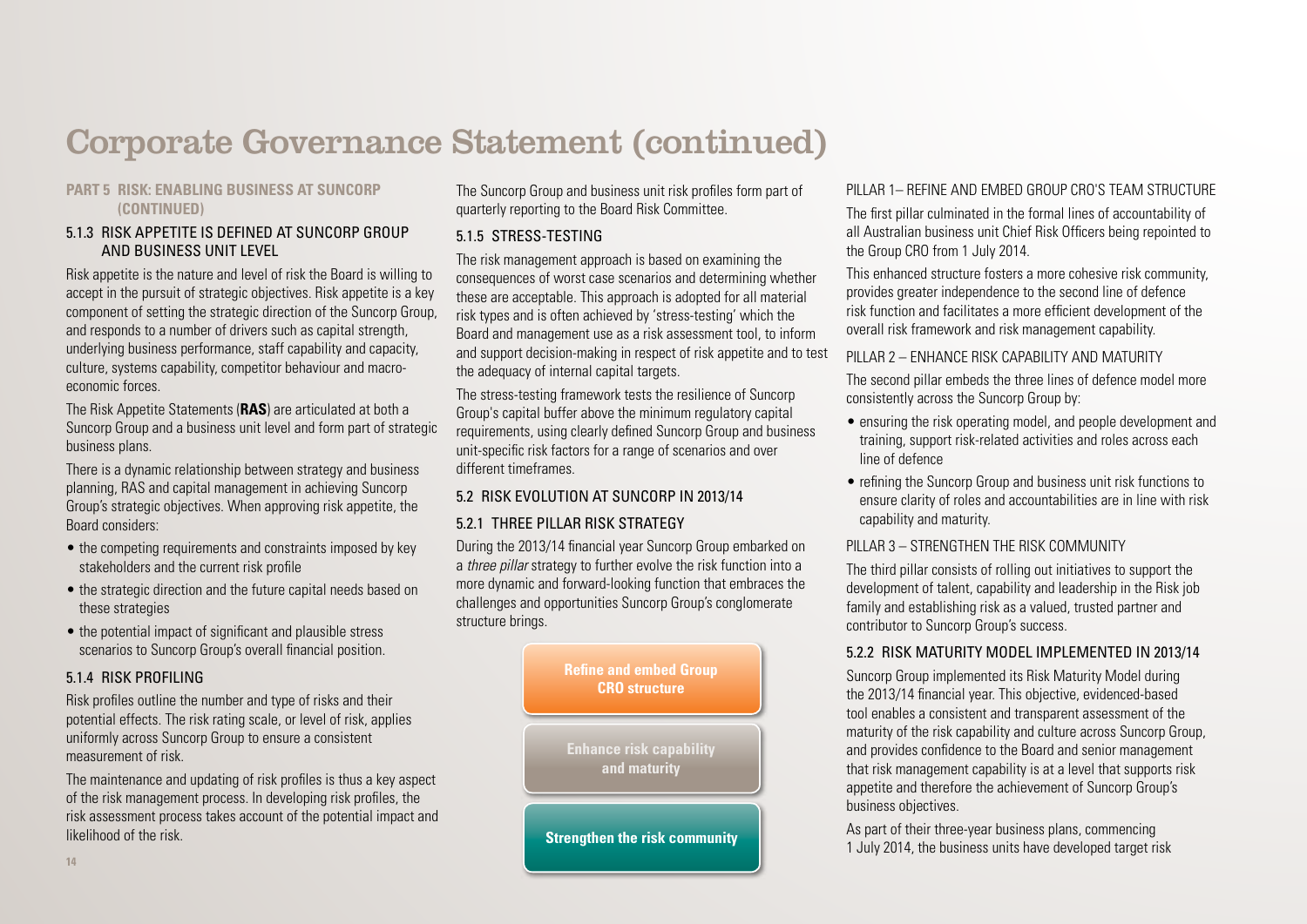### 5.2.2 RISK MATURITY MODEL IMPLEMENTED IN 2013/14 (CONTINUED)

maturity levels. These targets help identify improvement areas and inform the remuneration framework, driving the link between risk capability and business planning and importantly, further embedding risk awareness and optimal risk management practices.

During 2013/14, Suncorp Group's risk appetite framework matured further with greater strategic alignment introduced for capital targets, customer interests and operational risks.

The embedding of awareness of risk appetite continues across the Suncorp Group so that the appetite for and approach to risk is well understood across the workforce and integrated into daily tasks.

## 5.3 WELL-ESTABLISHED, INTEGRATED RISK CULTURE

The Board recognises an effective risk management framework involves more than robust controls and can only function if risk is embedded deep within the Suncorp Group's culture and employees' awareness, with clear ownership and accountability for risk assigned right across the organisation.

As a leading provider of financial services in Australia and New Zealand, it is essential that Suncorp Group employees understand they are an active participant in a risk-aware culture and the role they perform is part of an active risk management framework.

It is the responsibility of all employees to take a rigorous approach to managing risk and to adhere to the Suncorp Group's risk management policy.

The Groups' risk culture is the set of acceptable behaviours that guide employees in the taking and managing of risk – and reflects the shared values and attitudes that embed risk management into Suncorp Group's operations and factor risk into decisionmaking processes. The Suncorp Group advocates and supports a strong, positive, risk-aware culture and the importance of alignment with the Suncorp Group's risk appetite is clearly and widely understood.

Advocating and promoting a positive risk culture across the Suncorp Group is a key focus and theme in Suncorp's strategy. With the Board's endorsement and engagement, the Suncorp Group has adopted a set of risk-culture principles which the business units will further embed in alignment with their strategies and risk appetite in 2014/15.

Employees are encouraged to focus on what makes a strong risk culture and accordingly:

- risk and governance language is becoming much more consistent across the Suncorp Group
- transparent, open dialogue is encouraged, making it easier for people to raise concerns
- diversity in views is encouraged as this leads to better decisionmaking.

The Suncorp Group carries out a regular health check of its risk culture through a range of group-wide feedback mechanisms such as engagement surveys and management questionnaires.

### 5.4 STRATEGIC RISK MANAGEMENT

The consideration of strategic risks is integral to development of Suncorp Group's strategy and the decision-making process for all business initiatives across the Suncorp Group.

An annual strategic planning process refines the Suncorp Group's strategic direction which the Board endorses with input from the Group CRO on business plans (including capital management plans) and Suncorp Group and business unit RAS.

Identification of longer term strategic risks for presentation and discussion with the Board and the Senior Executive team forms part of the November Board strategy retreat. This involves:

- educating and seeking input from the Board on strategic risks/ opportunities and highlighting areas of future priority (as a prelude to the next planning process)
- demonstrating to the Board that strategic risks are being managed over the medium to long term

• broadly raising the profile and understanding of strategic risks/ opportunities beyond the strategic plan period with the Senior Executive team.

#### 5.5 RISK-BASED CAPITAL – LINKING RISK WITH CAPITAL MANAGEMENT

The Board's focus is increasingly on Suncorp's ability to understand and quantify the risks inherent in all business decisions, to drive optimal capital allocation within and across its lines of business.

Risk-based capital (**RBC**) requirements exist to protect financial institutions, investors and the economy by ensuring an institution maintains enough capital to sustain it against operating losses. RBC is a method for measuring the amount of capital the Suncorp Group needs to support its overall business operations in consideration of its size and risk profile and therefore acts to limit the amount of risk the Suncorp Group can accept. RBC is used by regulators in the financial analysis of conglomerates.

The Suncorp Group has made significant progress during the year in developing its RBC capability, which allows it to quantify risk to optimise return on capital, and enhance decision-making.

Each business unit now expects RBC to play an increasingly important role in its Internal Capital Adequacy Assessment Process (**ICAAP**), and further strengthen the links between risk, business planning and capital management.

### 5.6 INTERNAL CAPITAL ADEQUACY ASSESSMENT PROCESS (ICAAP)

The Suncorp Group's ICAAP is used to ensure adequate capital exists to meet the current and future obligations to policyholders and deposit holders.

The ICAAP includes strategies for maintaining adequate capital over time, and setting targets and triggers in the context of the Suncorp Group and business unit risk profile.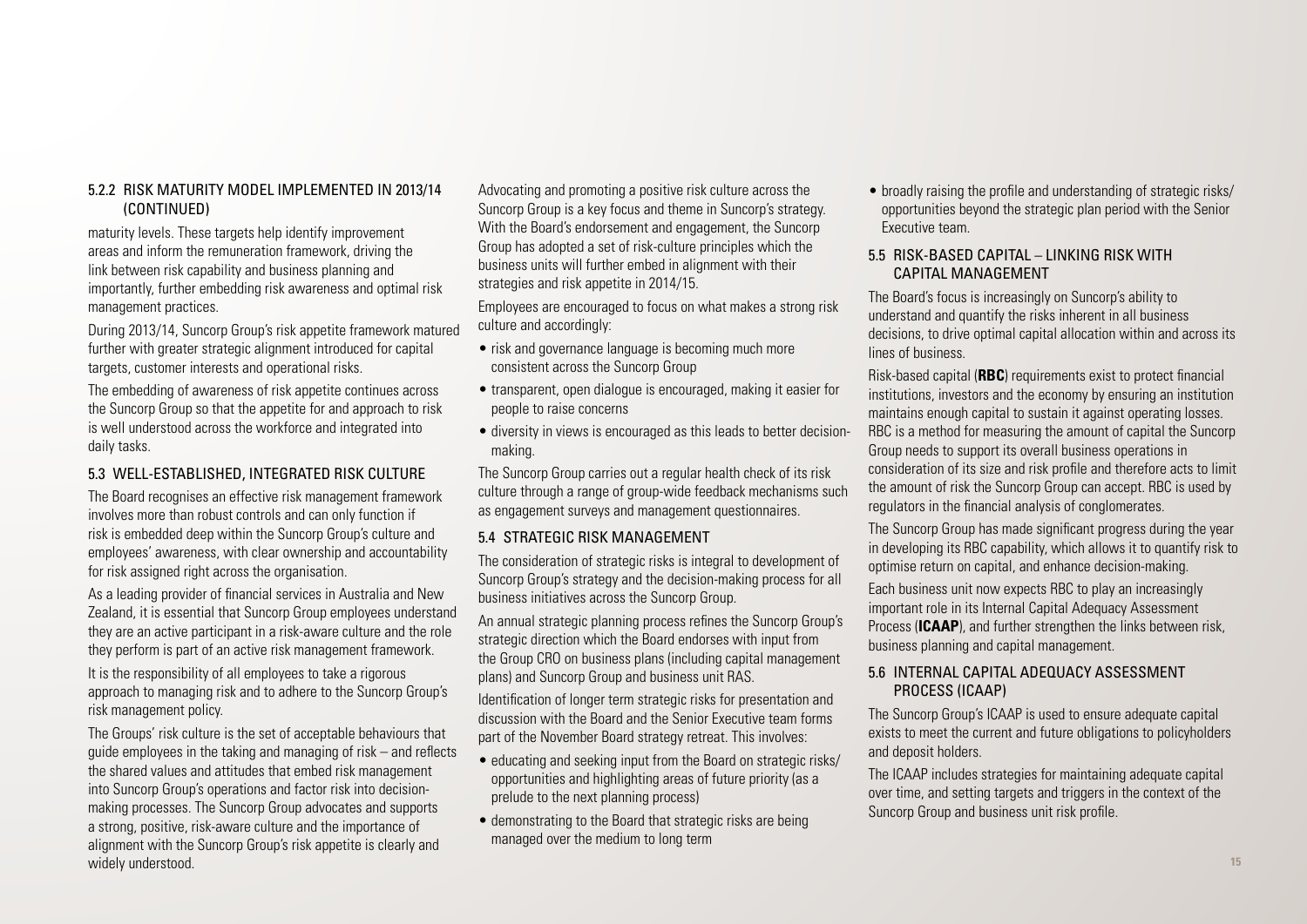#### **PART 5 RISK: ENABLING BUSINESS AT SUNCORP (CONTINUED)**

#### 5.6 INTERNAL CAPITAL ADEQUACY ASSESSMENT PROCESS (ICAAP) (CONTINUED)

ICAAP reporting sets out current and projected capital levels relative to regulatory capital requirements and target capital levels, and details the outcomes of stress-testing and outcomes of actual versus planned capital management actions. RBC will be progressively incorporated into the group's ICAAP to provide a more risk-sensitive capital management capability.

- Establishment of group and business unit risk appetite facilitates target capital setting and is a key input into the business planning process.
- Capital targets and triggers are set using both stress-testing and RBC modelling.
- Capital reporting and monitoring processes ensure that wherever possible capital targets are not breached.
- ICAAP is reviewed annually, and independently at least every three years.

### 5.7 RISK GOVERNANCE

The accountabilities model in the ERMF clearly establishes the roles and responsibilities for managing risk.

#### 5.7.1 RISK COMMITTEE – COMPRISES INDEPENDENT BOARD MEMBERS

#### **CHAIR: MR EWOUD KULK**

Members: Ms Ilana Atlas, Mr William Bartlett, Ms Audette Exel AO

Ex officio member: Dr Zygmunt Switkowski AO (Board Chairman)

Number of meetings held in 2014: 5

All members are independent non-executive directors.

The Risk Committee:

- is chaired by Mr Ewoud Kulk, an independent nonexecutive director with extensive experience in insurance and risk management, who is also a member of the Remuneration Committee
- consists of five independent non-executive directors including the Board Chairman as an ex officio member
- has Ms Ilana Atlas, Mr William Bartlett, and Ms Audette Exel AO as its members, all of whom have an extensive understanding of risk management. Ms Atlas is the Remuneration Committee Chair; Mr Bartlett is also a member of the Audit Committee and the Remuneration Committee.

The key responsibilities of the Risk Committee are set out in section 2.2.

The Risk Committee has delegated authority from the Board to approve and oversee the processes used to identify, evaluate and manage risk, and to recommend risk appetite to the Board. The Risk Committee therefore takes primary responsibility for ensuring the ERMF constitutes an appropriate and effective framework for the management of risk and assuring the Board that the policies, internal controls and processes that support it are sound and are working as intended. That assurance must be independent of business units and the Suncorp Group risk management function.

The Risk Committee approves significant changes to risk management policies and receives reports from management on Suncorp Group's risk profile and policy framework and external developments which could impact the ERMF's effectiveness.

The Risk Committee meets quarterly with management to assess current and emerging risks, identified through the Suncorp Group's risk reporting process.

In 2013/14 the Risk Committee's focus on embedding the ERMF continued. Each business unit reports to the Risk Committee on the performance of its business against the targets contained in the business unit's RAS.

Management provides updated stress-testing scenario results every six months to the Risk Committee.

### 5.7.2 RISK MANAGEMENT COMMITTEES

At a management level, the risk management committees form an important part of the risk accountabilities model with a number of committees comprising executive representation from both Suncorp Group and business units. The risk management committees perform a valuable role in bringing together key subject matter experts to monitor and oversee elements of the ERMF.

Each committee has its own charter and executes specified responsibilities in the ERMF.

#### 5.7.3 SPECIFIC ACCOUNTABILITIES FOR RISK MANAGEMENT

Management has a mandate and an obligation to manage risk in accordance with the Board-approved RAS and more broadly in accordance with Suncorp Group's risk policies.

The Board has delegated to the Group CEO its authority to manage and supervise the day-to-day operations and activities, including authorities and limits for key risks facing the Suncorp Group and authority to commit and make operational and capital expenditures.

The Board authorises the Group CEO to further delegate authorities to individuals in accountable positions. The Group CEO has discretion to delegate these authorities and limits to management.

- The Senior Executive team provides executive oversight and direction-setting across the Group, taking risk considerations into account.
- The Group CRO, who is a member of the Senior Executive team, is responsible for promoting and supporting risk considerations with the Senior Executive team and is charged with the overall day-to-day accountability for the Suncorp Group's risk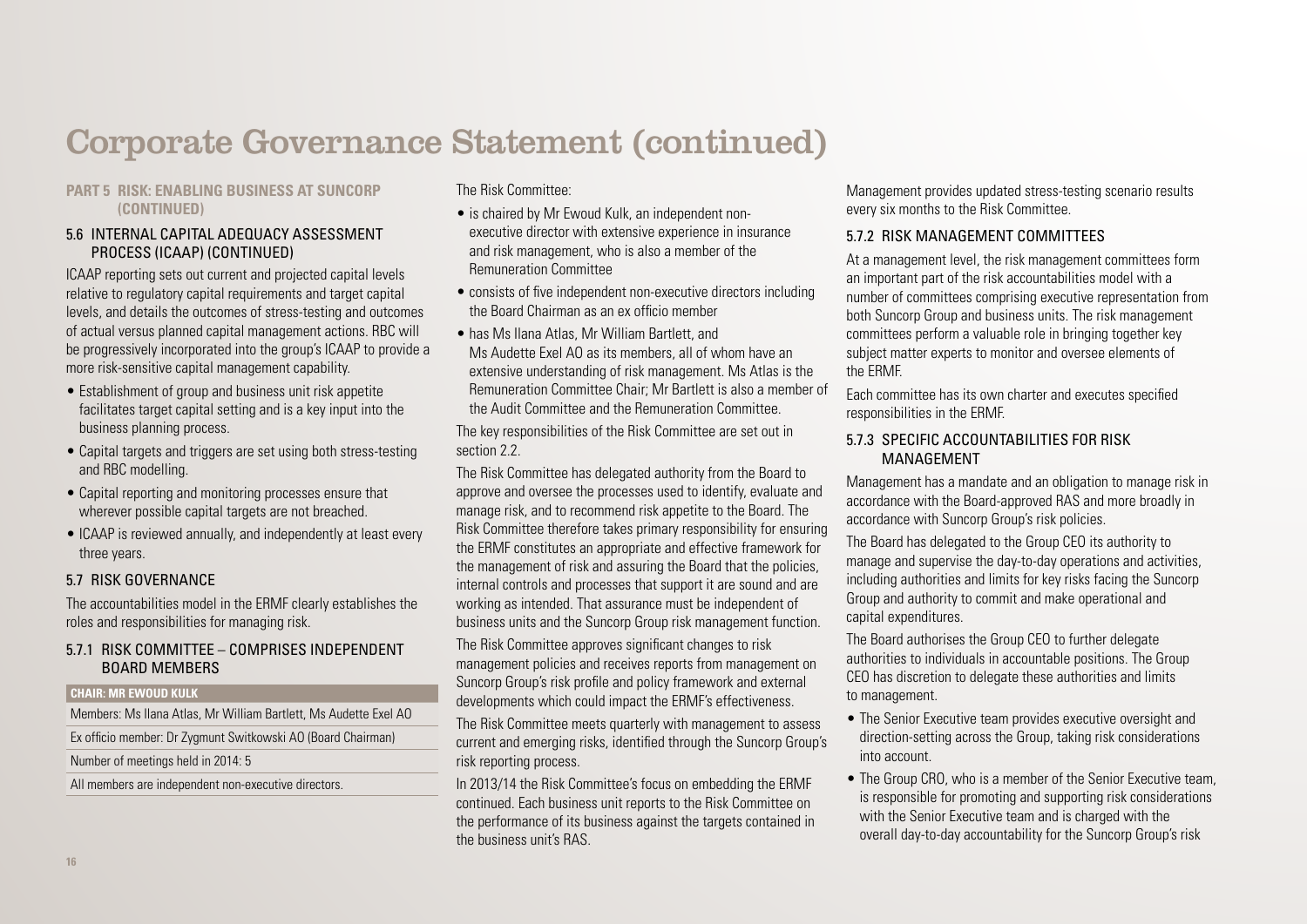#### 5.7.3 SPECIFIC ACCOUNTABILITIES FOR RISK MANAGEMENT (CONTINUED)

management framework and overall risk adequacy. The Group CRO reports to the Group CEO and has unfettered access to the Board.

• Business unit Chief Risk Officers have formal lines of accountability to the Group CRO effective 1 July 2014.

Internal Audit provides independent testing and verification of the efficacy of risk standards and compliance, and validates the overall risk framework and provides assurance it is functioning as designed. Internal Audit provides reports to both the Audit and the Risk Committees.

## 5.7.4 RISK MANAGEMENT PROCESSES

As part of the ERMF, internal controls have been implemented across the Suncorp Group to ensure appropriate risk identification, assessment, control, management, monitoring and reporting.

These support the proactive management of risk, including the regular maintenance of risk profiles which support the Board's and management's oversight of risk.

### 5.7.5 RISK REVIEWS

The Group CRO conducts quarterly risk reviews with each business unit, the Corporate Centre and Suncorp Group shared services functions. These reviews provide the opportunity to discuss risk maturity, risk appetite, key risk issues, recent audit, compliance, or loss situations, new initiatives, and other risk matters relevant to the risk performance of the business unit.

In 2013/14, these reviews were enhanced to also focus on the achievement of target risk maturity levels.

### 5.7.6 COMPLIANCE

Suncorp Group aims to conduct its business in compliance with all relevant laws, rules, regulations, industry standards and codes,

internal policies and procedures, and having regard to accepted community and ethical standards.

The Suncorp Group acts promptly to correct incidents of noncompliance no matter how identified, including determining whether a compliance failure is a breach that is reportable to a regulator.

Managers complete a periodic due diligence attestation to confirm the status of compliance within their area of responsibility. The compliance status, including actual and potential breaches, is captured in a centralised incident and risk system to ensure necessary stakeholders are aware of material matters affecting Suncorp Group operations.

## 5.7.7 REGULATOR RELATIONSHIP MANAGEMENT

Policies and procedures have been developed to ensure open communications between Suncorp Group and regulators occur in a timely manner including the reference of all material correspondence between the Suncorp Group and regulators to the Board or relevant Board committee.

### 5.7.8 APRA DECLARATIONS

In accordance with APRA's Prudential Standards, regulated entities must submit a risk management declaration to APRA signed by the Board annually confirming the adequacy of the regulated entity's risk management systems.

The risk management declarations are based on reports considered and reviews conducted by the Board Risk Committee during the course of the year and on the representations provided to the Board and Group CEO by management in regard to the adequacy of Suncorp Group's risk management systems.

#### **PART 6 GOVERNANCE POLICIES OF GENERAL APPLICATION THROUGHOUT SUNCORP GROUP**

## 6.1 DEALINGS IN COMPANY SECURITIES

The Board has adopted a Securities Trading Policy that prohibits directors and prescribed persons from trading in Suncorp securities at any time while in possession of price-sensitive information, and at certain other times surrounding the release of the Company's half-year and annual financial results to the ASX, and the date of the AGM.

Directors must not enter into a transaction that is designed to limit the economic risk of a holding in unvested Suncorp securities (i.e. a hedging transaction).

Approval to trade in Suncorp securities is coordinated by the Company Secretary who is also responsible for reporting all transactions by directors and prescribed persons to the Board. All executed trading in Suncorp securities by directors and 'prescribed persons' is reported to the Suncorp Group Board collectively in a timely manner.

In accordance with the provisions of the Corporations Act 2001 and the ASX Listing Rules, the ASX is advised promptly of any director's transactions in Suncorp securities.

The Securities Trading Policy is made available to directors via the Company Secretary and employees through the intranet site.

 **The Securities Trading Policy is available on the website at [suncorpgroup.com.au/about-us/governance](www.suncorpgroup.com.au/about-us/governance).**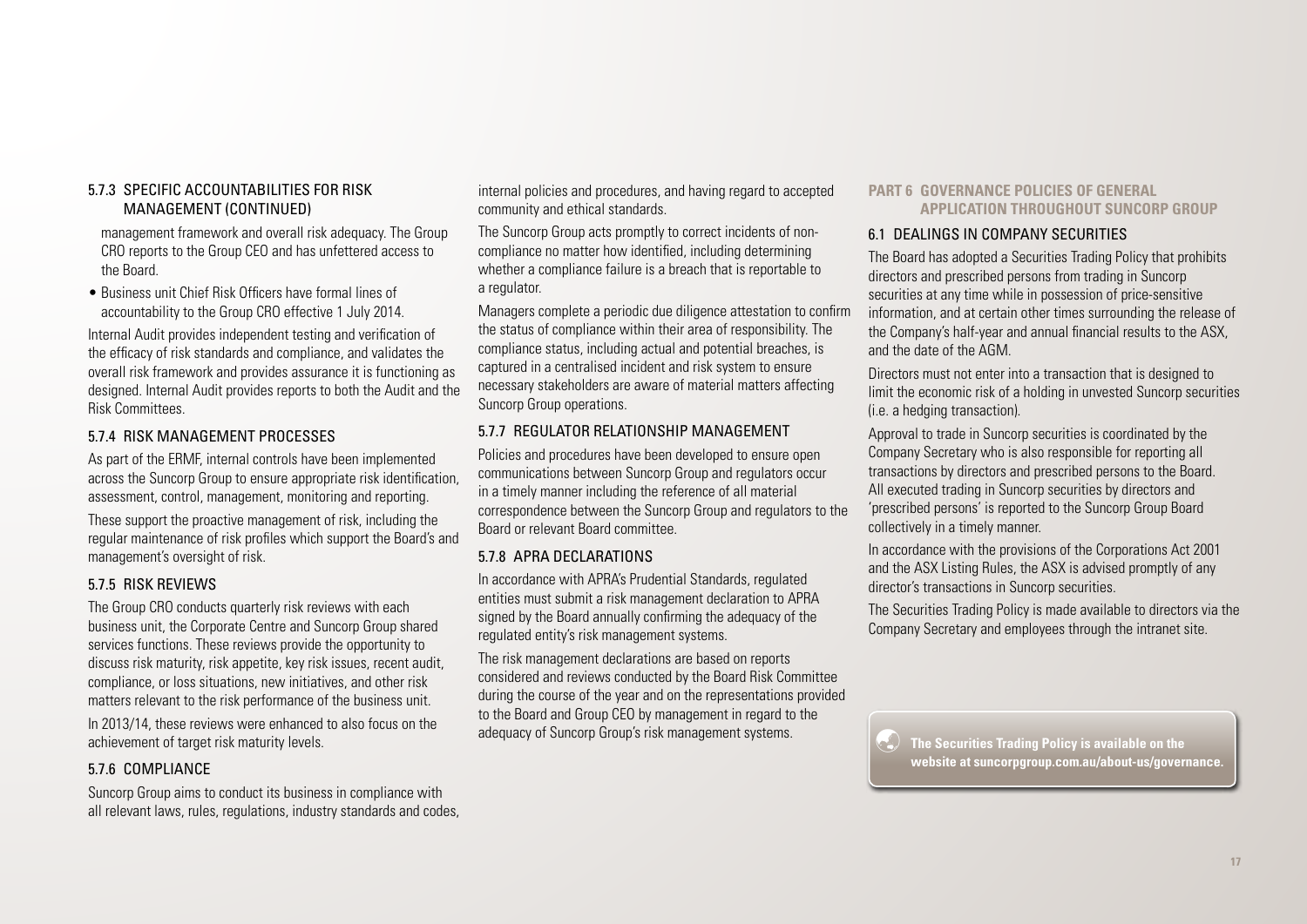### **PART 6 GOVERNANCE POLICIES OF GENERAL APPLICATION THROUGHOUT SUNCORP GROUP (CONTINUED)**

## 6.2 SUNCORP GROUP CODE OF CONDUCT

The Board revised the Suncorp Group Code of Conduct in May 2014. This code outlines the standards of behaviour expected of all directors, executives, management and employees.

In addition to the Code of Conduct, the main business activities are also subject to a number of industry codes such as the General Insurance Code of Practice and the Banking Code of Conduct.

There are also a number of internal policies in place as part of a compliance framework to monitor and encourage adherence with the Code of Conduct and industry codes. The key related policies are the:

- Conflicts of Interest Policy
- Whistleblower Policy
- Securities Trading Policy.

The Company monitors compliance with the Code of Conduct and its various other policies using an internal due diligence system.

 **The Code of Conduct and Whistleblower Policy are available on the website at [suncorpgroup.com.au/](www.suncorpgroup.com.au/about-us/governance) [about-us/governance](www.suncorpgroup.com.au/about-us/governance).** 

## 6.3 DIVERSITY AT SUNCORP

Building a more diverse and inclusive workforce is one of the Suncorp Group's strategic priorities. This focus helps attract and retain the best talent and creates diversity of thought, enabling Suncorp to develop more innovative products and services and to better identify and manage risk. This all translates to better outcomes for the Suncorp Group's customers and shareholders.

Diversity and inclusion at Suncorp have the highest level of commitment and support. The Group CEO chairs the Suncorp Diversity Council which oversees diversity strategy and policy and monitors progress against agreed objectives. The Diversity Council meets quarterly and the Board receives quarterly progress updates. The Senior Executive team reviews progress against key diversity measures on a monthly basis to agree any actions to be taken, specific to each business unit. The Suncorp Group's policy on diversity is contained within its Equal Employment Opportunity and Diversity Policy, a summary of which is available on the website at **[suncorpgroup.com.au/about-us/governance](http://www.suncorpgroup.com.au/about-us/governance)**.

Over the past year, Suncorp Group made strong progress with its Board-approved Group Diversity and Inclusion Strategy gaining national recognition and winning 'Best Workplace Diversity Strategy' at the 2013 Australian HR Awards. Suncorp Group was also one of 16 ASX200 companies to receive a 'green' status in the 2013 Women on Boards Traffic Light Index, in recognition of the Group's efforts in embedding gender diversity principles across the business.

Gender diversity remains a key priority of Suncorp Group's diversity and inclusion strategy. Suncorp Group has expanded its focus areas within the last 12 months to include:

- mature-aged talent
- people with disability
- Indigenous engagement.

In the last 12 months a number of successful initiatives in the pursuit of greater workforce diversity and inclusion were delivered. Some highlights include:

- **Recruitment** expanding recruitment channels to attract female talent and achieving far greater gender balance on the interview shortlists for senior leader role vacancies
- **Development**  delivering targeted leadership development programs to strengthen the pipeline of female talent into senior leadership roles
- **Talent planning**  focusing on female talent and succession planning during senior leadership talent reviews
- **Culture**  delivering awareness programs to leaders to identify and counteract hidden biases which might hinder the advancement of diverse talent into leadership
- **Gender pay equity**  embedding equal pay principles and processes into the Suncorp Group's employment lifecycle
- **Flexible ways of working** expanding innovative, flexible working initiatives to help employees achieve a reasonable balance between work and home.

In 2011 the Suncorp Group set a measurable gender objective to increase the representation of women in senior leadership to 33% by June 2014. This target has been exceeded and as at 30 June 2014, the proportion of women the Suncorp Group employed was:

| <b>GROUP</b>                | <b>FY14 TARGET</b> | <b>FY14 ACTUAL</b><br>% OF WOMEN | <b>FY17 TARGET</b> |
|-----------------------------|--------------------|----------------------------------|--------------------|
| <b>Directors</b>            |                    | 22%                              | 33%                |
| Senior leaders <sup>3</sup> | 33%                | 36%                              | 40%                |
| All leaders <sup>4</sup>    |                    | 45%                              |                    |
| Total workforce             |                    | 57%                              |                    |

In the 2014 Suncorp Employee Engagement (SEE) Survey, 87% of respondents agreed that Suncorp Group understands and appreciates differences amongst employees and 79% of respondents said they were supported in achieving a reasonable balance between their work and personal life.

*<sup>3</sup> 'Senior leaders' refers to senior management roles at Suncorp. It includes Senior Executives, Executive General Managers and Executive Managers together with a small number of other senior roles of influence.*

*<sup>4</sup> 'All leaders' refers to senior leaders plus all other people leader roles across the Suncorp Group.*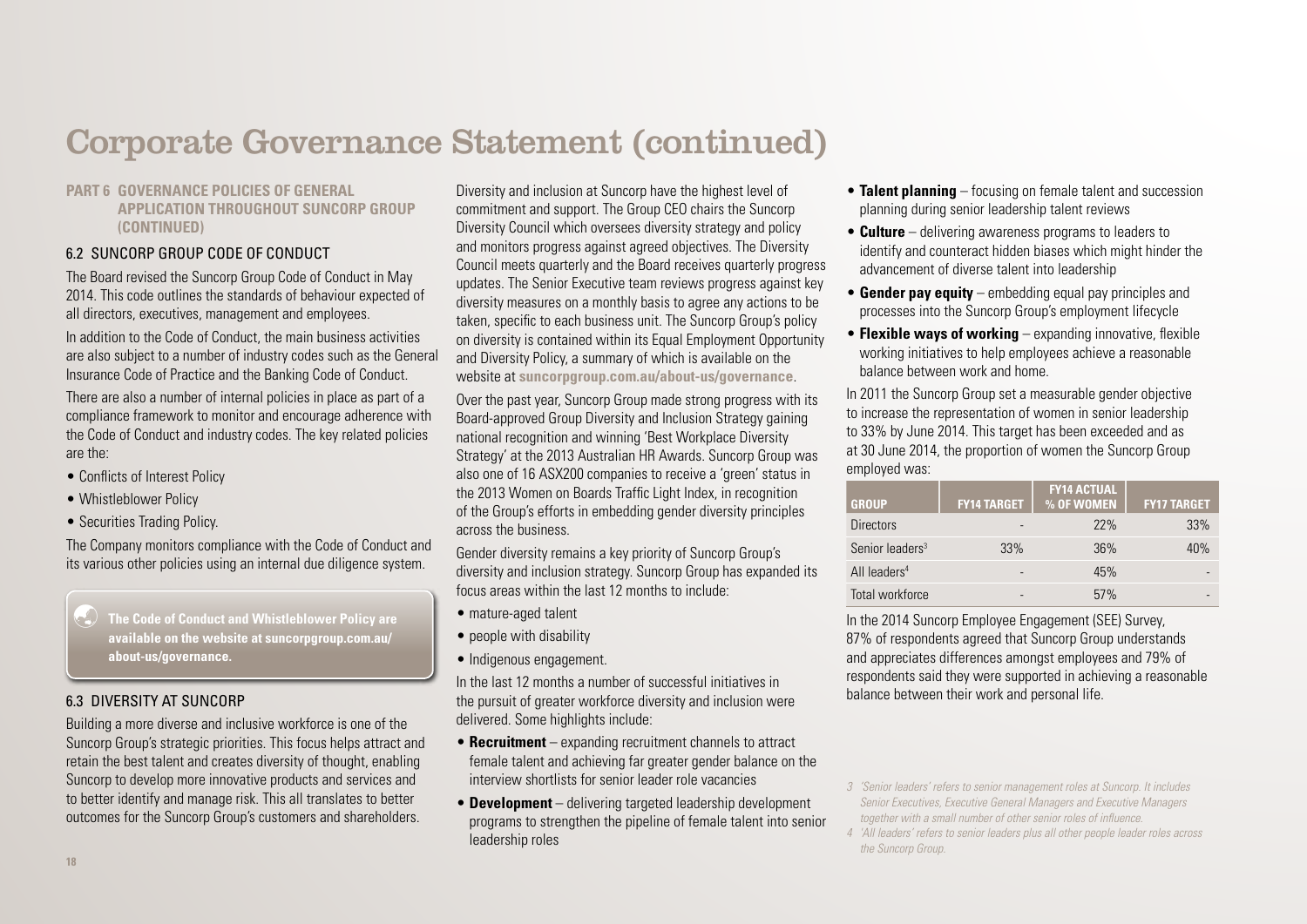#### 6.3 DIVERSITY AT SUNCORP (CONTINUED)

These results far exceed global high-performing norms by +11 and +18 respectively.<sup>5</sup>

The Suncorp Group 2014 Annual Review contains further information about diversity and inclusion at Suncorp and employee engagement.

 **Suncorp Group's policy on diversity is contained within its Equal Employment Opportunity and Diversity Policy, a summary of which is available on the website at [suncorpgroup.com.au/about-us/governance](www.suncorpgroup.com.au/about-us/governance).** 

#### 6.4 ASX CONTINUOUS DISCLOSURE

Suncorp Group aims to keep analysts, investors and shareholders and the market fully informed of its financial performance and strategy.

Suncorp Group has a Disclosure Policy and associated disclosure procedures that:

- regulates the communication of market sensitive information
- outlines the processes for ensuring material information is not disclosed on a selective basis
- sets out the Group's processes to ensure compliance with its continuous disclosure obligations.

The Disclosure Policy was updated in August 2014 and summarises the processes that have been adopted to ensure the Suncorp Group complies with its continuous disclosure obligations under the Corporations Act 2001, the ASX Listing Rules and other regulatory requirements including APRA's Prudential Standard APS 330 Public Disclosures. The Disclosure Policy applies to

*5 Global high-performing norms are provided by Hay Group who administer the Suncorp Employee Engagement (SEE) Survey. They represent the comparative scores of high-performing organisations and are based on data collected over the past five years from over 30 companies around the world.*

all Suncorp Group directors, employees, contractors, advisors and consultants.

A Corporate Disclosure Officer is responsible for ensuring compliance with ASX continuous disclosure requirements, and for coordinating disclosure of information to the ASX, analysts, investors, shareholders, the media and the public. The Suncorp Group also has a disclosure committee to assist the Corporate Disclosure Officer in making disclosure-related decisions, consisting of the Group CEO, the Group CFO, the Group General Counsel and Company Secretary and the Head of Investor Relations.

## 6.4.1 MEDIA RELATIONS POLICY

The Suncorp Group Media Relations Policy, which supplements the Disclosure Policy, outlines procedures for managing the disciplined release of information and responses to the media and other external parties. The key policy objectives are to portray Suncorp Group and its brands, products and services in a balanced way.

Employees may not make comment to the media or to other external parties on any aspect of the business unless they are authorised to comment. Media releases and participation in major public forums (e.g. presentations at significant conferences) must be approved in advance by Suncorp Group or the relevant line of business corporate affairs team.

#### 6.4.2 MAINTAINING RELATIONSHIPS WITH KEY **STAKEHOLDERS**

Suncorp Group's Investor Relations team coordinates an active investor relations program to maintain dialogue with institutional investors, retail investors and sell-side analysts through meetings, presentations, and other ad hoc events. The program includes domestic and international investor roadshows, conferences and briefings. Any material information is released to the ASX prior to briefings with shareholders or analysts.

A key event on the Investor Relations calendar is the Investor Day which is generally held in May each year.

 **The Disclosure Policy is published on the Suncorp Group website at [suncorpgroup.com.au/about-us/](www.suncorpgroup.com.au/about-us/governance) [governance.](www.suncorpgroup.com.au/about-us/governance)** 

#### 6.4.3 ONLINE AND ELECTRONIC COMMUNICATION WITH SECURITY HOLDERS IS ENCOURAGED

Suncorp Group's latest ASX announcements are automatically published on the website, enabling access to the broader investment community. Interested parties can register to receive news updates.

Suncorp Group seeks to continually improve its online and electronic communications and improve the functionality of the website and encourages security holders to elect to receive shareholder reports and other communications electronically.

Shareholders are encouraged to, and do, regularly communicate electronically with Suncorp's share registry. Link Market Services, on all shareholder-related matters.

#### 6.4.4 AGM

The Suncorp Group AGM will be held on Thursday 23 October 2014 at the Sofitel Hotel, 249 Turbot Street, Brisbane. A formal notice and AGM documents are sent to shareholders at least 28 days in advance – this material includes explanatory notes that clearly explain the nature of the AGM business and the resolutions to be put to shareholders.

The AGM begins with a business presentation, followed by a question and answer session led by the Board Chairman. Shareholders are encouraged to attend the AGM or submit questions to the Board prior the meeting. Shareholders who are unable to attend are encouraged to vote directly (online) in advance of the meeting or appoint a proxy. The AGM voting result is lodged with the ASX as soon as practicable after the AGM and published on the website. The AGM is webcast live on the website for interested parties who are unable to attend.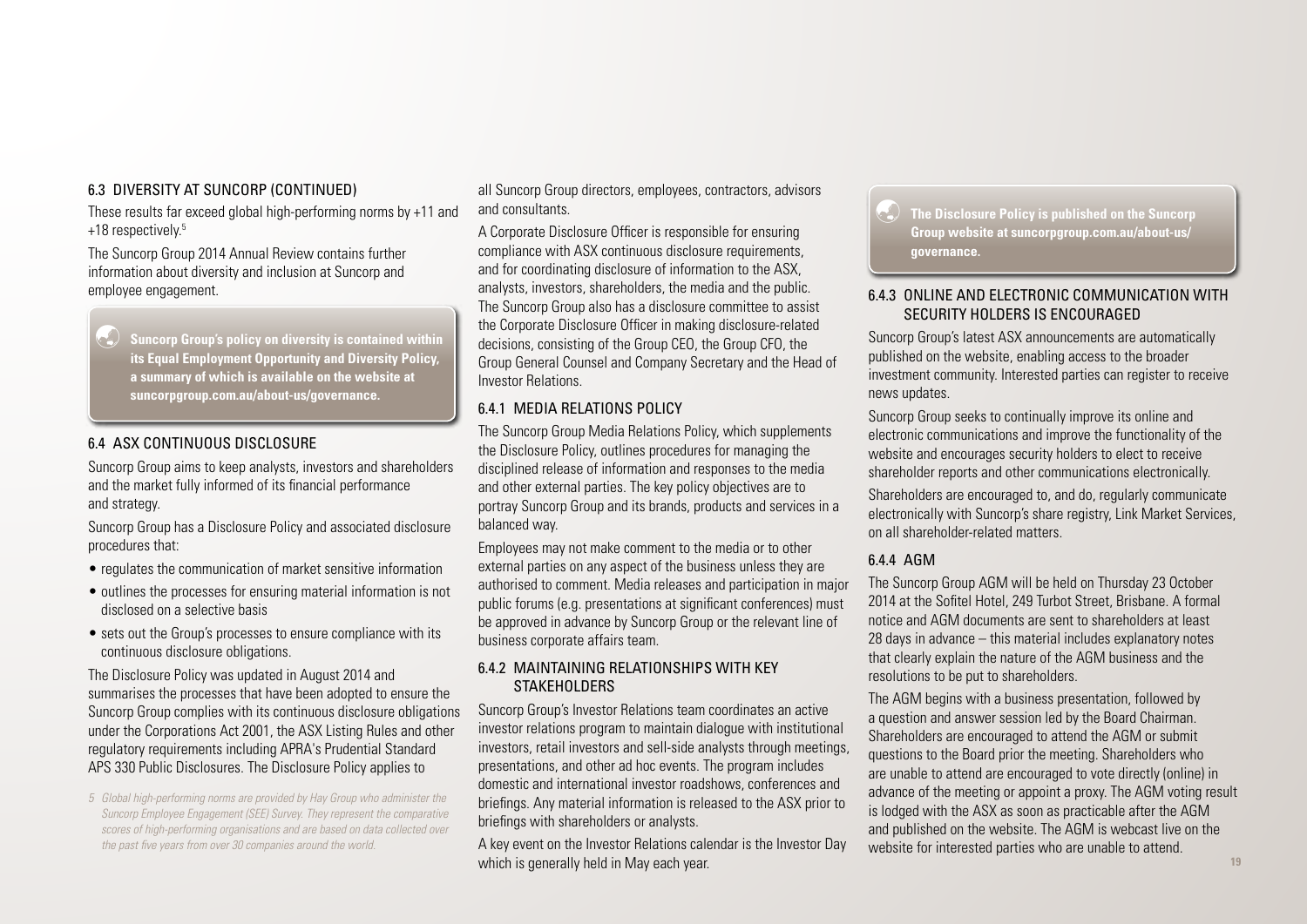## **PART 7: INTEGRITY OF CORPORATE REPORTING**

#### 7.1 AUDIT COMMITTEE – COMPRISES INDEPENDENT BOARD MEMBERS

The primary role of the Audit Committee is to assist the Board in fulfilling its statutory and fiduciary responsibilities with respect to oversight of Suncorp Group's financial and operational control environment.

The key responsibilities of the Audit Committee are set out in its formal charter (refer section 2.2). The Audit Committee comprises solely non-executive directors who are suitably qualified in accounting, economics and financial management.

#### **AUDIT COMMITTEE CHAIR: DR DOUGLAS MCTAGGART**

Members: Messrs William Bartlett (previously Chair until 20 February 2014), Geoffrey Ricketts CNZM

Ex officio member: Dr Zygmunt Switkowski AO (Board Chairman)

Number of meetings held in 2014: 4

All members are independent non-executive directors.

The Board appoints one of the Audit Committee members, other than the Board Chairman or Risk Committee Chair, to serve as Audit Committee Chairman. The Audit Committee Chair must be an independent director. The Audit Committee:

- is chaired by Dr Douglas McTaggart, an independent nonexecutive director with extensive experience in accounting and finance
- consists of four independent non-executive directors including the Board Chairman as an ex-officio member
- has Mr William Bartlett and Mr Geoffrey Ricketts CNZM as its members, both of whom have an extensive understanding of audit and finance.

The Audit Committee monitors internal control policies and procedures designed to safeguard Suncorp Group's assets and maintain the integrity of corporate reporting.

The Group CEO, Group CFO, Group CRO and the internal and external auditor are invited to meetings at the Audit Committee's discretion. The Audit Committee also holds discussions with the auditors in the absence of management on a regular basis.

## 7.2 INTERNAL AUDIT FUNCTION

The Audit Committee has adopted an Internal Audit Charter. The objectives of Internal Audit include:

- assessing whether risks have been adequately identified and assessed
- assessing whether internal controls (including management oversight processes) are properly designed, and are consistently and effectively operating to mitigate those risks
- conducting investigations on behalf of the Audit Committee, senior management and regulators as required.

Members of the internal audit department have full, free and unrestricted access to all Suncorp Group activities, records, property and personnel.

The internal audit function is independent of the external auditor.

## 7.3 INTEGRITY OF FINANCIAL AND CORPORATE REPORTING

The Board receives monthly reports from management on the financial performance of each business unit and the Suncorp Group, including details of all key financial and business results reported against budget, with regular updates on yearly forecasts.

The Audit Committee has assured the integrity of the Company's financial statements for the financial year ended 30 June 2014 and that the Company's financial reports for the 2013/14 financial year comply with accounting standards and present a true and fair view of the Company's financial condition and operational results.

## 7.4 WRITTEN DECLARATIONS

When the Board considers the statutory financial statements and reports for the Suncorp Group in February and August each year, written certifications regarding the integrity of those

financial statements and the Suncorp Group's risk management and internal compliance and control systems are provided by the Group CEO, the Group CFO and the Group CRO.

For the 2013/14 financial year the Group CEO, Group CFO and Group CRO have provided:

- a written declaration regarding the integrity of the financial statements of the Suncorp Group
- assurance that Suncorp Group's risk management and internal compliance and control systems are operating effectively in all material respects.

These certifications meet the requirements of s295A of the Corporations Act 2001.

The certifications the Group CEO, Group CFO and Group CRO provide are based on responses management provide to a management certification questionnaire, which is designed to provide an assurance to directors on matters that may impact the financial statements of Suncorp Group companies.

## 7.5 EXTERNAL AUDITOR – KPMG

### Suncorp Group's external auditor is KPMG.

The Audit Committee is responsible for recommending to the Board the appointment and removal of the external independent auditor and for determining the terms of engagement. The Audit Committee reviews annually the effectiveness, performance and independence of the external auditor.

KPMG have a partner rotation policy that requires the signing and engagement partner to change every five years in accordance with the requirements of the Corporations Act 2001. The Board has endorsed that rotation policy.

KPMG provide a written report, to each Audit Committee meeting, on audit and non-audit services provided to the Suncorp Group and the associated fees for those services. KPMG also confirm their independence as auditor has been maintained in